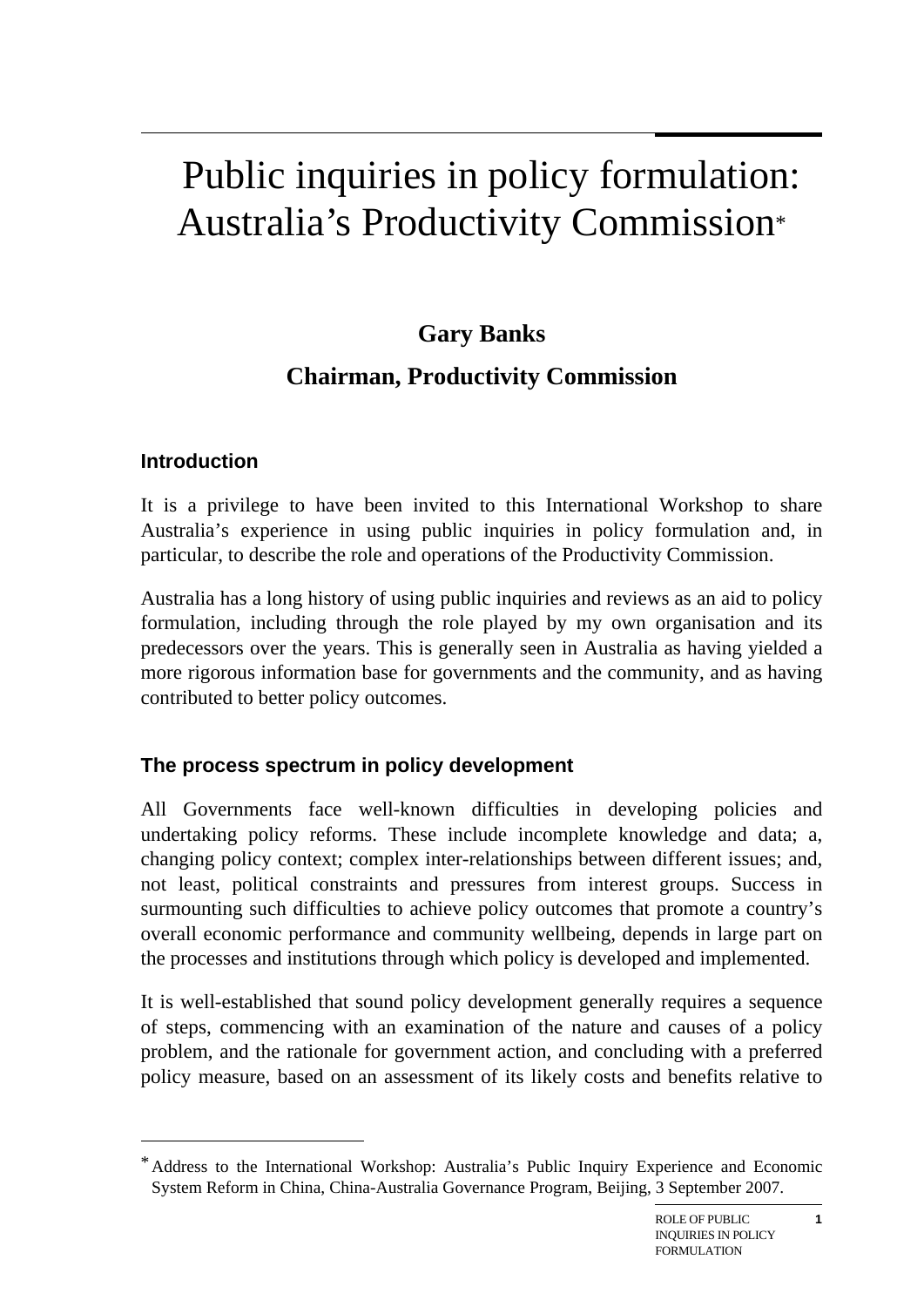those of other feasible options (see box 1). The extent to which such requirements are met in practice varies greatly, and depends in large part on the institutions or administrative settings within which policy decisions are formulated.

#### Box 1 **Best practice policy development: key steps**

Developing the best policy approach to a particular social, environmental or economic issue requires systematic processes to ensure that the ultimate decision is as well informed as possible and therefore unlikely to have adverse or unintended consequences. The key steps are:

- Understand the nature of the problem or issue and its causes.
- Determine why some form of policy intervention is called for and thus specify the policy objective.
- Outline the range of possible policy options (including non-regulatory approaches).
- Assess their relative efficacy in addressing the problem, and their impacts (costs and benefits) across different parts of the economy and sections of the community.
- Choose the option that maximises net social benefits, taking all impacts into account.
- Develop an effective implementation strategy to avoid undue transitional costs, and monitor the outcome.

In terms of their degree of transparency and independence, policy development processes range from:

- decisions based largely on the views of a minister or government
- within-ministry development of policy options (with limited public exposure), sometimes using consultants to provide specialist advice
- parliamentary committees appointed to investigate specific policy issues, and with the power to call on the public to provide evidence
- taskforces of eminent people or experts, often relying on secretariats chosen from a related ministry to provide administrative and analytical support
- 'fully-independent' public inquiries, where the government sets the task but stays at arms length from the conduct of the review and the formulation of its policy recommendations.

Processes involving little public consultation or expert advice from outside government are common. They have the advantage that policy decisions can be made quickly. This is useful for matters requiring urgent resolution, particularly where the answers are relatively clear. However, there can be significant drawbacks, including the obvious risks of bad policy decisions due to limited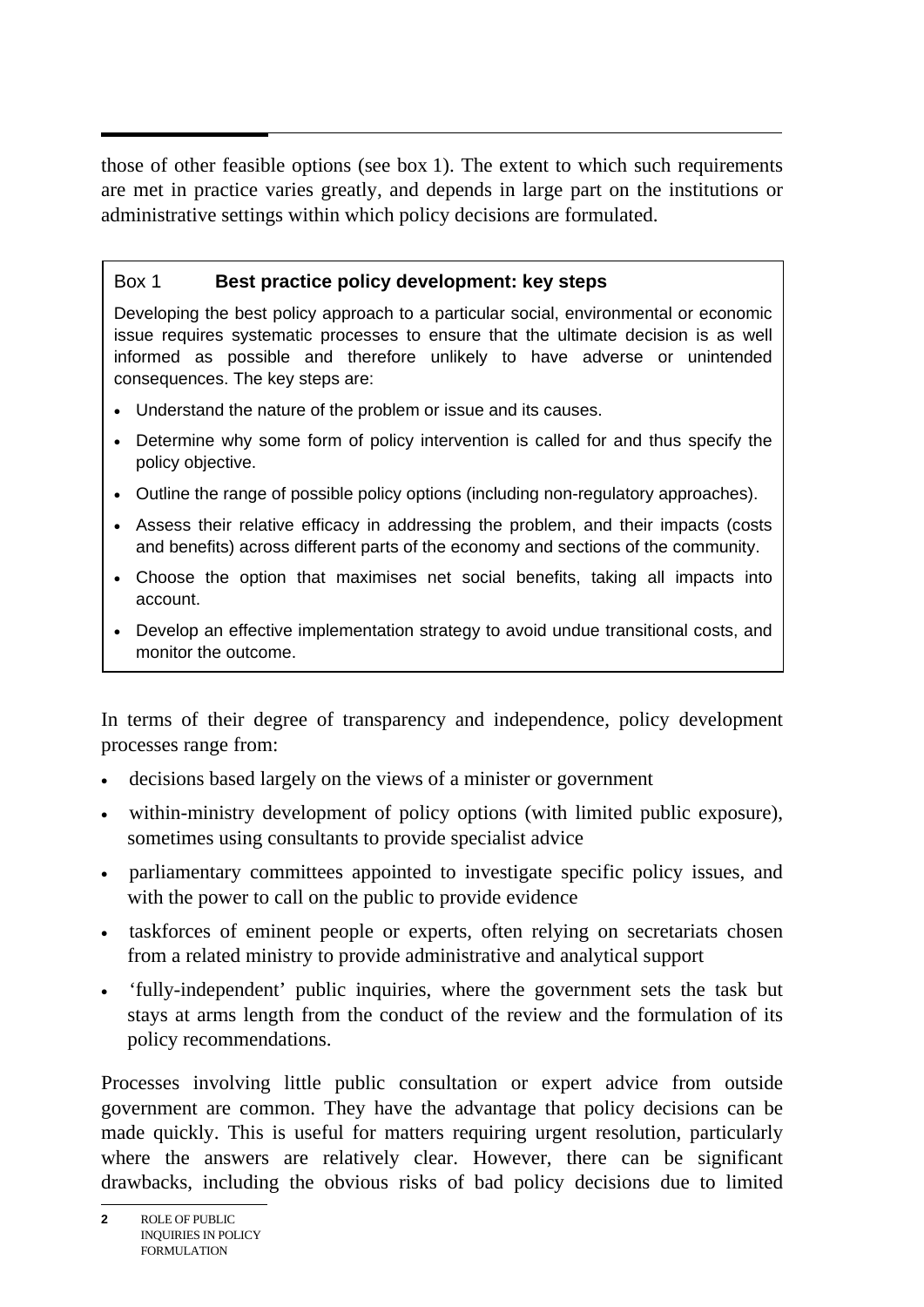expertise or lack of information, or the dominance of narrow interests. There is also a risk that policies made with little or no public consultation may be difficult to sustain politically, because there was no mechanism to gauge potential community concerns or condition public expectations. (A case in point is Australia's 25 per cent across-the-board tariff cut in 1973, which was announced without warning and ultimately led to the re-imposition of import quotas to protect sensitive industries.)

Parliamentary committees are used extensively in Australia. One of their principal advantages is that they generally provide ample opportunities for the public to have a say. However, parliamentary committees can also have the disadvantage that their recommendations may be driven largely by political considerations. In Australia, it is not uncommon for a parliamentary committee to issue two reports — one from members who represent the ruling party, and another from those in other parties. This problem can be exacerbated by the modest research and analytical resources that typically support a parliamentary inquiry (although this could be overcome).

Taskforces of experts can reduce the risk of governments making ill-informed decisions. They may also provide for public consultation and gather information about how current and potential future policies affect different groups.

Australia's experience with such processes has been mixed. Some have provided reports of high quality, which have led to major policy changes. (Examples include the 'Campbell Inquiry' into financial market regulation in the 1980s and the 'Hilmer Inquiry' into competition policy in the 1990s.) Such reviews have been characterised by eminent and expert leadership, well-resourced and 'neutral' secretariats, and adequate time frames.

The experience with other taskforces has been less beneficial. In many cases a requirement to report within a short period has made it difficult to undertake adequate public consultation and analysis. As a result, it is not unusual for a taskforce to recommend that specific issues be examined in more depth in a future review. Also, taskforces have encountered problems where they have relied on a secretariat drawn from the department responsible for the policy area under review. The department's own interests and views can predominate.

'Independent' public inquiries, by definition, need to be structured such that those involved can undertake their own analysis, reach their own conclusions about the best way forward, and not have a vested interest in the advice provided to government. They should also provide ample opportunity for public input to the formulation of policy recommendations. This combination of independence and public consultation has major advantages. It can lead to better inputs to policy making, because there is an opportunity for various points of view to be heard and considered, not just those who have the most influence within government.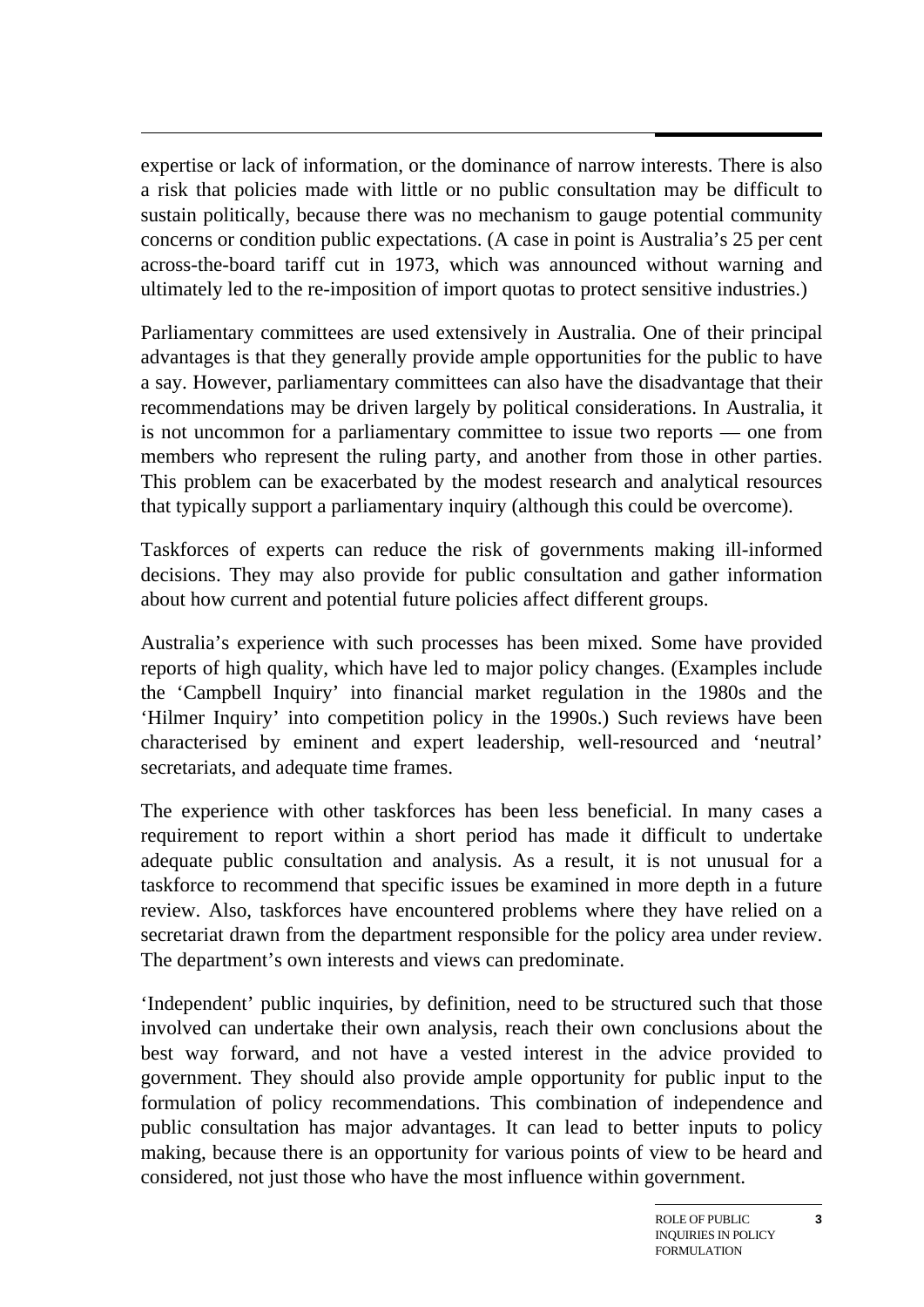$\overline{a}$ This, in turn, can lead to recommendations that are more soundly researched and evidence based, and policy decisions that are more likely to be in the interests of the community at large, rather than favouring a particular group.

Such a process can also heighten public awareness of the relevant issues and the potential benefits of reform, and thus build support for reform. This can help governments to implement reforms that might otherwise be effectively opposed by a vocal minority that stands to lose certain privileges or benefits. Public consultation also provides governments with an opportunity to gauge at arms length the likely reactions of the community to different policy approaches. This can help governments anticipate public reactions and be better placed to resist demands for a policy reversal.

Public inquiries also have some limitations. Perhaps the most important relate to the time and resources (costs) required, which tend to be higher than for other policydevelopment processes. For example, ample time needs to be provided for the public to prepare written submissions, and for the inquiry team to meet with a sufficiently representative sample of the community. Thus, public inquiries tend to be better suited to more important issues with much at stake in policy reform, and where a policy decision does not need to be made quickly.

The use of public inquiries in Australia dates back to at least 1819, but there has been a significant increase in their use since the mid 1970s. Various types of public inquiries have been used, including Royal Commissions appointed for the purposes of addressing a particular issue, like taskforces, but where more formal powers of obtaining evidence are required. The Productivity Commission is unusual in having an ongoing statutory role, and is the focus of the rest of this presentation.

## **The Productivity Commission**

The Productivity Commission was created as the Australian Government's principal advisory body on microeconomic policy and regulation. Its role, expressed most simply, is to help governments make better policies in the long-term interests of the Australian community. As its name implies, the Commission's focus is on ways of achieving a more productive and efficient economy — the key to higher living standards.

The Commission is only an advisory body. It does not administer government programs or exercise executive power. Its role is to provide independent, evidence based advice and information to government, and the wider community. The Commission carries out this function primarily by conducting public inquiries at the request of the Australian Government. However, the Commission also advises and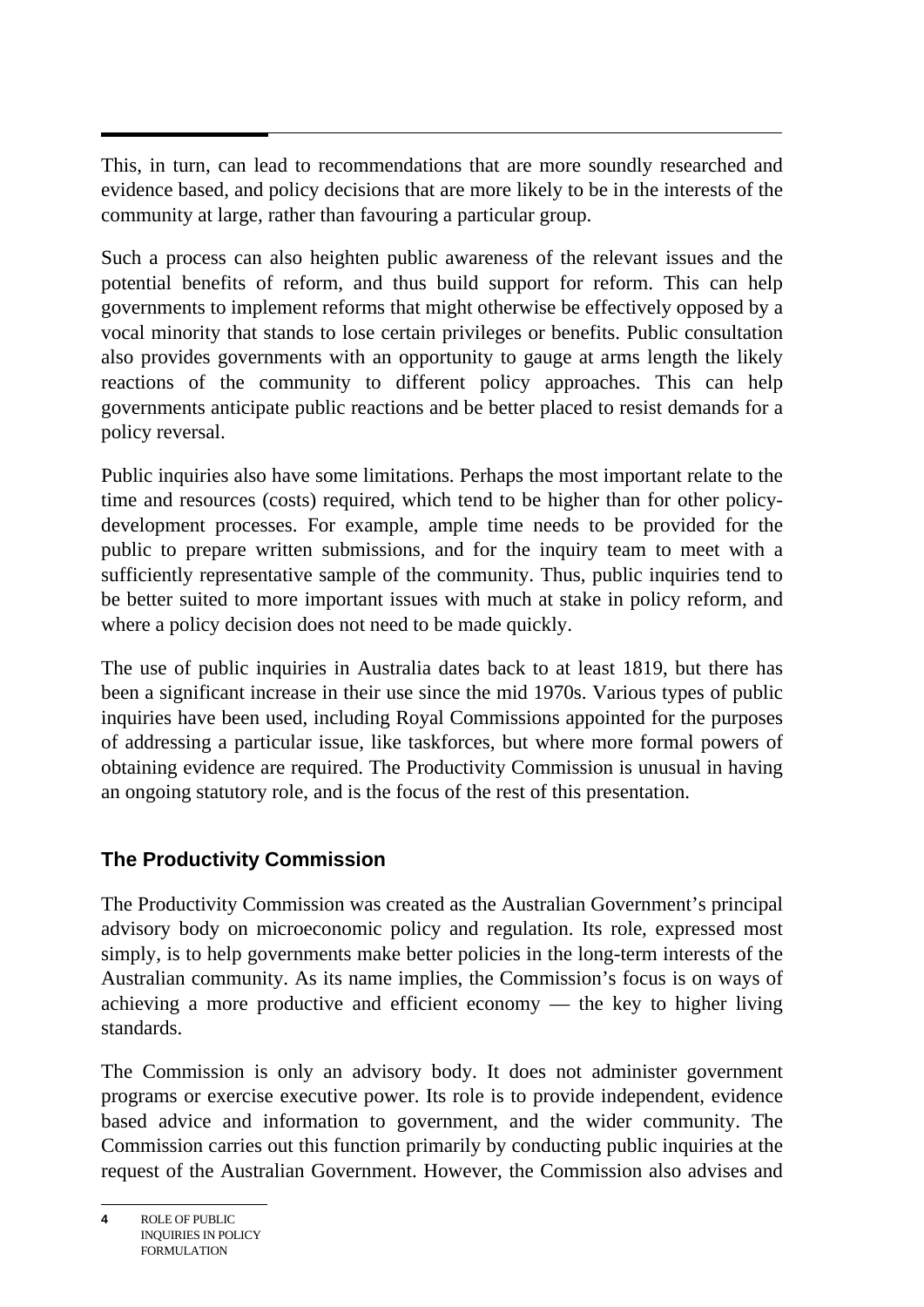$\ddot{\phantom{0}}$ informs in various other ways, including through performance monitoring and benchmarking, self-initiated research, and as a 'watchdog' on good regulatory practice (box 2).

#### Box 2 **The Commission's five main 'outputs'**

- 1. public inquiries and research studies requested by the Australian Government
- 2. performance monitoring & benchmarking, and other services to government bodies
- 3. regulation review
- 4. competitive neutrality complaints advice
- 5. supporting research & annual reporting on productivity performance, industry assistance and regulation.

The Productivity Commission was established in 1998, but its origins go back to the Industry Commission (established 1990) and the Industries Assistance Commission (1974) and, ultimately, their forebear, the Tariff Board (1921).

The Commission's structure and operations are based on three important principles:

- independence
- transparency
- communitywide perspective.

Together, the features make the Commission an unusual organisation, both in Australia and internationally, and they are fundamental to its role and operations.

#### *Independence*

The Commission operates under the powers, protection and guidance of its own legislation (the *Productivity Commission Act 1998*). This gives it an 'arm's length' relationship with the Australia Government, which can tell it what to  $do - by$ directing it to undertake specific inquiries — but not what to say in its reports. The Commission's independence is exercised through the Chairman and Commissioners, who are statutory officers appointed for fixed terms by the Governor-General (effectively Australia's head of state), and cannot easily be removed.

The Commission currently has eight Commissioners in addition to the Chairman, and around 200 staff. The Commission's legislation allows it to have between four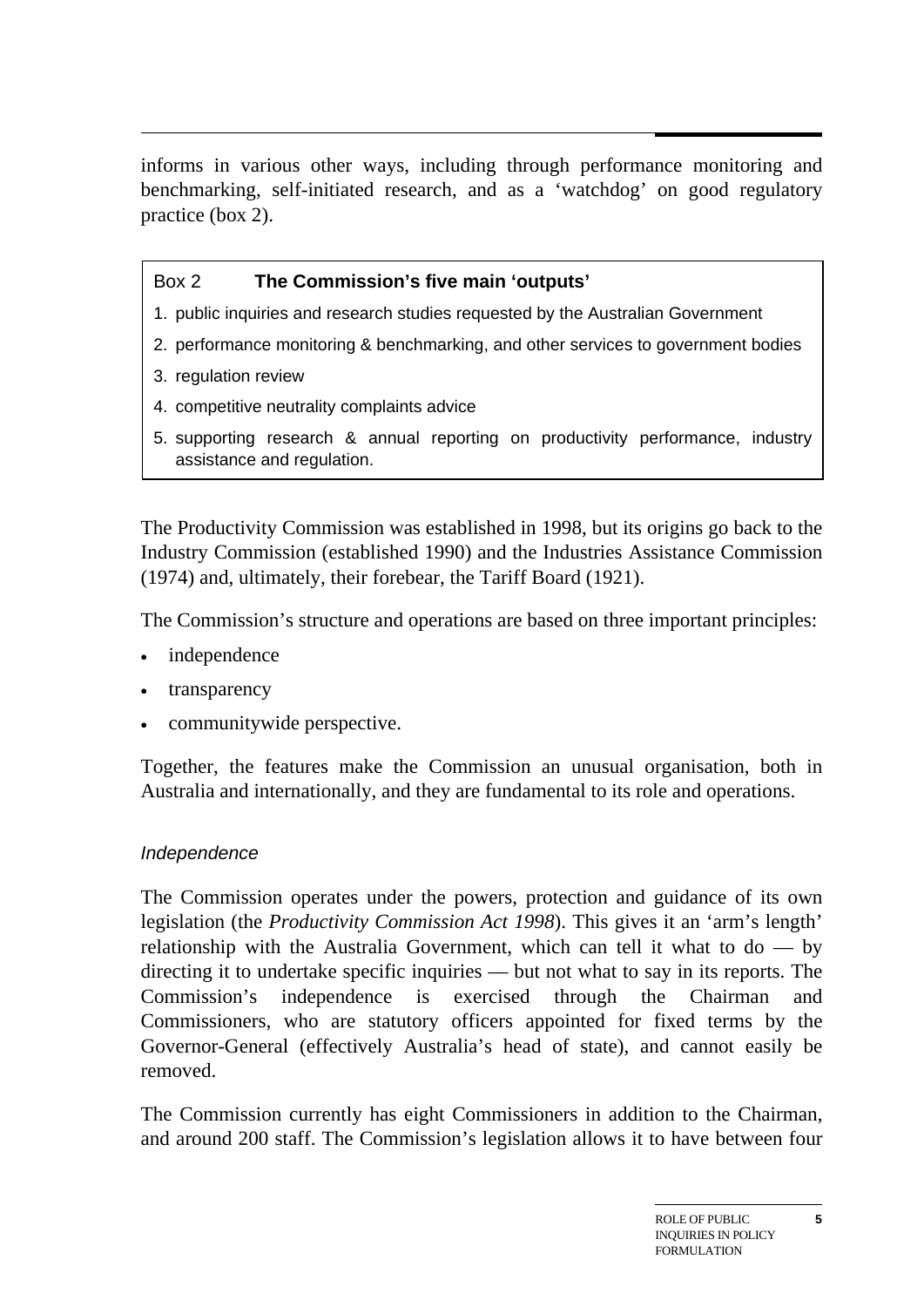and eleven Commissioners, who can be appointed for renewable terms of up to five years.

The Commission reports formally through the Treasurer to the Australian Parliament (figure 1). However, a requirement in the Commission's legislation to promote public understanding of policy issues in improving Australia's living standards means its reports are also directed at the wider community.

#### Figure 1 **How the Productivity Commission 'fits' within government**



It has proved important that administrative responsibility for the Productivity Commission and its work program has rested with the Treasurer, who has economywide responsibilities. The Commission's experience in the 1980s within an industry portfolio, was that the minister and department did not make best use of its potential, and did not always facilitate the best use of its reports.

#### *Transparency*

The Commission's advice to government, and the information on which it is based, are open to public scrutiny. Its processes provide for extensive public input through hearings, workshops and other consultative forums, and through the release of draft reports containing preliminary recommendations. This allows anyone with an interest to have a say, to respond to the views of others, and to comment on the Commission's preliminary findings before it submits its final report and recommendations to government.

**<sup>6</sup>** ROLE OF PUBLIC INQUIRIES IN POLICY FORMULATION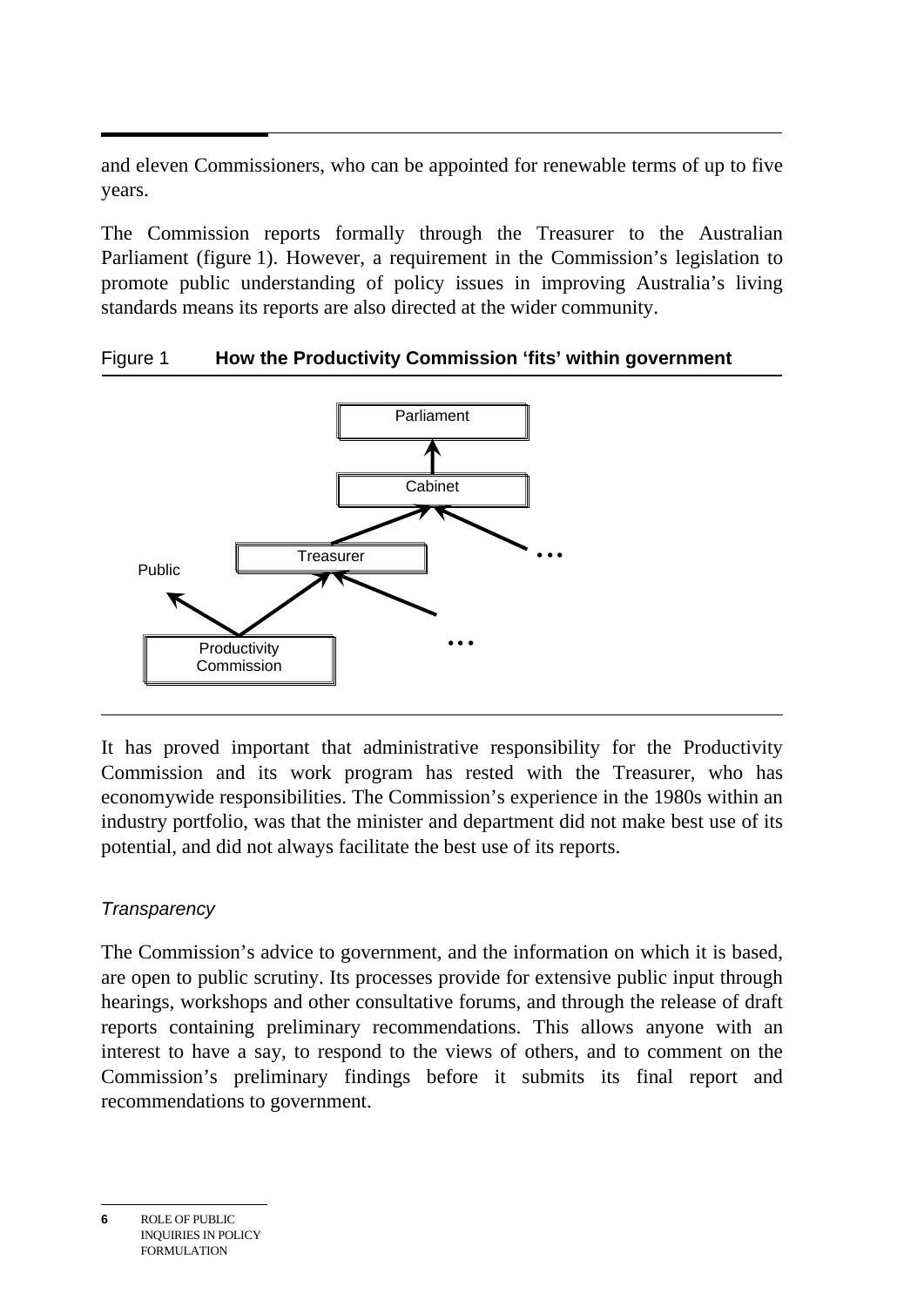#### *Communitywide perspective*

The Commission is obliged under policy guidelines in its legislation to take a broad view, encompassing the interests of the economy and community as a whole, rather than just particular industries or groups. The Commission is also required to have regard to a range of more specific considerations, including the facilitation of adjustment to change, the need to promote employment and regional development, and the social and environmental implications of its recommendations.

So, for example, the Commission's reports on tariff assistance to textiles and clothing have considered the implications for consumers and user industries, and the employment effects have been assessed across all industries. (The result has been that the Commission has generally recommended lower tariffs to improve the welfare of the community as a whole, even though this would reduce activity and jobs in the TCF sector.)

## **Main elements of the Commission's inquiry process**

There are a number of distinct steps that are normally followed in a Productivity Commission inquiry. These are summarised in figure 2.

#### *Initiation of an inquiry*

Firstly, the Australian Government must decide that an inquiry should be undertaken by the Productivity Commission. Such a decision may be made in response to concerns raised about particular policy or regulatory issues by businesses, regional governments (state, territory or local) or other community groups. Alternatively, it may be to assist the Australian Government with its own policy agenda.

The matter to be investigated would normally be national in scope, rather than regional, and be the kind of issue where public processes together with in-depth research are needed. The Commission tends to be chosen over other arms-length mechanisms when the topic is suited to the Commission's economic expertise, where 'due process' is important, and where there is sufficient time to allow for public consultation.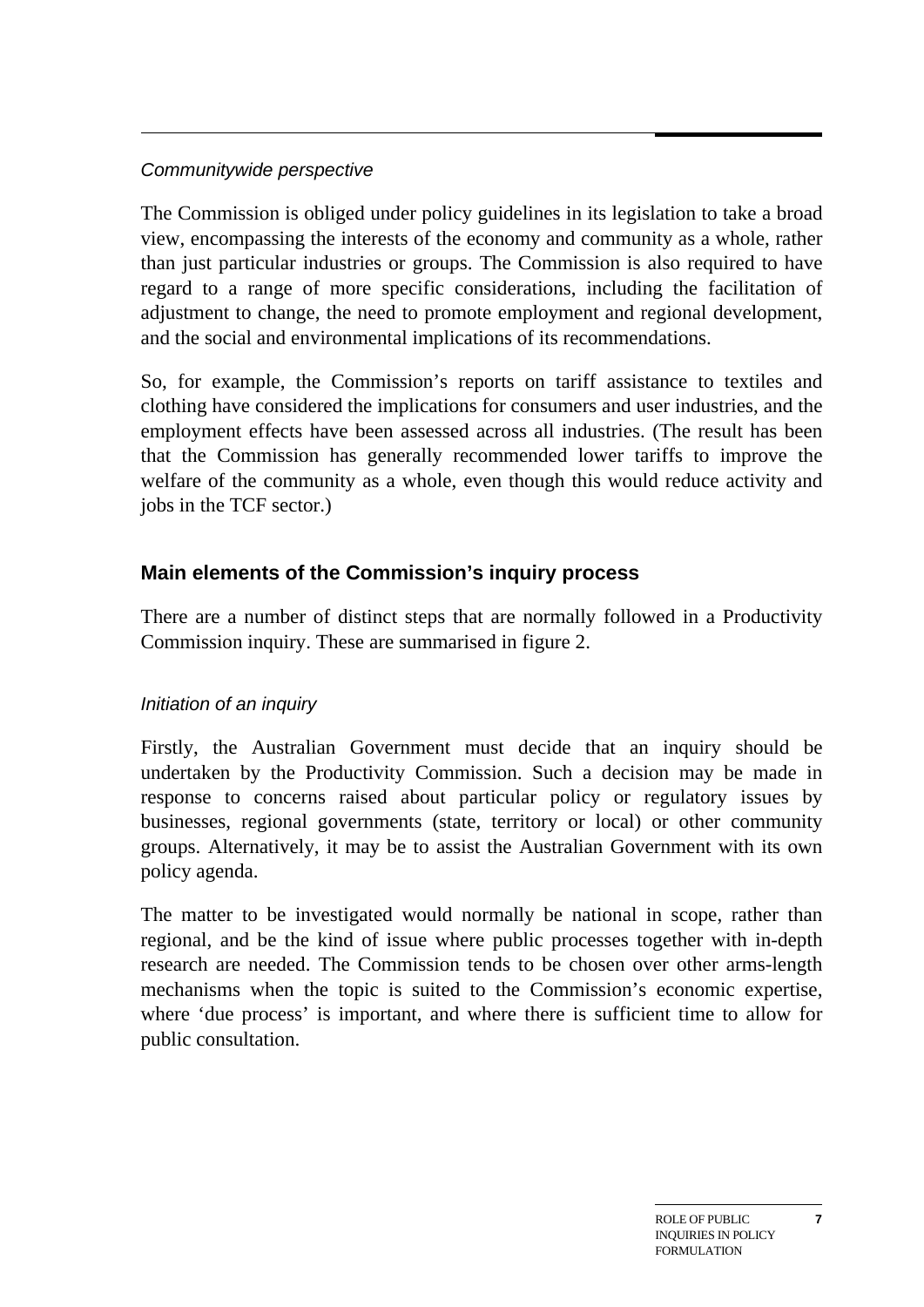



**a** Indicative timing for a 12 month inquiry. Actual timing depends on factors such as complexity of the topic examined, number of interested parties, and their geographic dispersion.

Within the Australian Government, the Treasurer is responsible for directing the Productivity Commission to undertake inquiries. In carrying out this responsibility, he typically consults with other Government Ministers where the issues are relevant to their portfolios. For similar reasons, regional governments and community groups are often also consulted. Many inquiries undertaken by the Commission cover issues that involve the states or territories, or affect them. For example, our

**<sup>8</sup>** ROLE OF PUBLIC INQUIRIES IN POLICY FORMULATION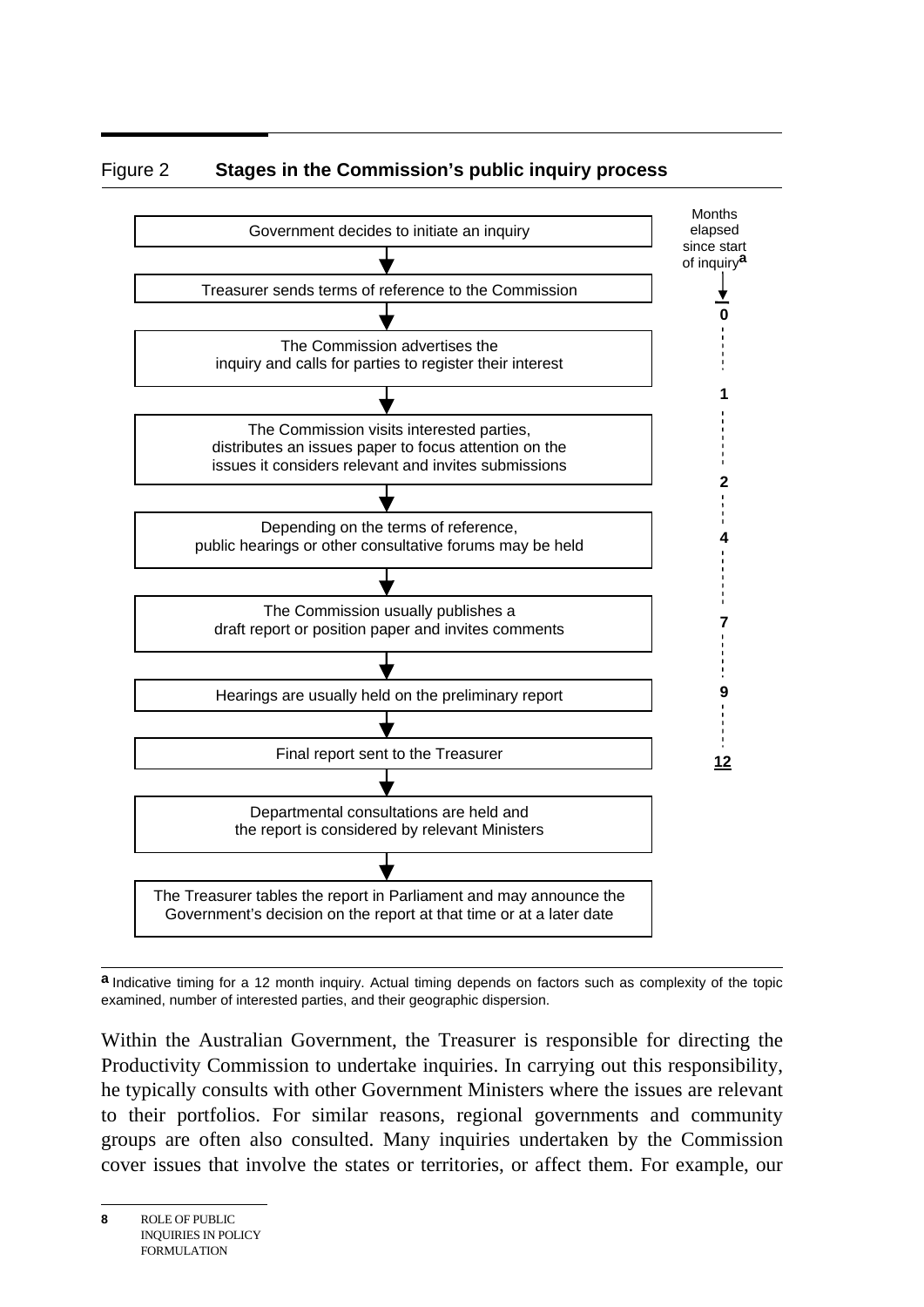recent inquiry into road and rail freight infrastructure pricing originated within the Council of Australian Governments, a forum comprising leaders of state and territory governments and the Prime Minister.

Once the focus and scope of an inquiry has been decided, the Treasurer sends 'terms of reference' to the Commission. These outline in writing what the inquiry must cover and how long the Commission has to report. In order to allow participants time to prepare submissions and respond to a draft report, terms of reference typically specify that the inquiry will have a duration of 9 to 12 months. (The terms of reference for the most recent inquiry into assistance to the Textiles, Clothing and Footwear sector is provided in the appendix).

Inquiries conducted by the Commission can cover any sector of the economy; focus on a particular industry or cut across industry boundaries; or involve wider social or environmental issues. This diversity is evident in table 1, which lists a sample of past inquiries by the Commission.

| rabie i<br>A Sample of past inquiries by the Productivity Commission                                  |                                                               |
|-------------------------------------------------------------------------------------------------------|---------------------------------------------------------------|
| • Post-2005 assistance for Australia's<br>automotive and textile, clothing and footwear<br>industries | • Access arrangements for essential<br>infrastructure         |
| • Broadcasting legislation                                                                            | • Australia's gambling industries                             |
| • Pro-competitive regulation of<br>telecommunications                                                 | • Impacts of native vegetation and biodiversity<br>regulation |
| • Job Network services for the unemployed                                                             | • Review of disability discrimination legislation             |
| • Impact of competition policy reforms on rural<br>and regional Australia                             | • Cost recovery arrangements for government<br>agencies       |
| • Affordability of first home ownership                                                               | • Road and rail freight infrastructure pricing                |
| • Price regulation of airport services                                                                |                                                               |

Table 1 **A sample of past inquiries by the Productivity Commission** 

Up to three Commissioners are appointed by the Chairman to oversee an inquiry. One (the 'Presiding Commissioner') is nominated to take the leading role. One or more can be appointed as 'Associate Commissioners' from outside the Productivity Commission, in order to bring specialist expertise. (Such appointments lapse at the conclusion of the inquiry.)

#### *Public consultation*

A key feature of Productivity Commission inquiries is extensive public consultation. As noted previously, a high level of public consultation can: lead to better-informed analysis and recommendations; raise public awareness of the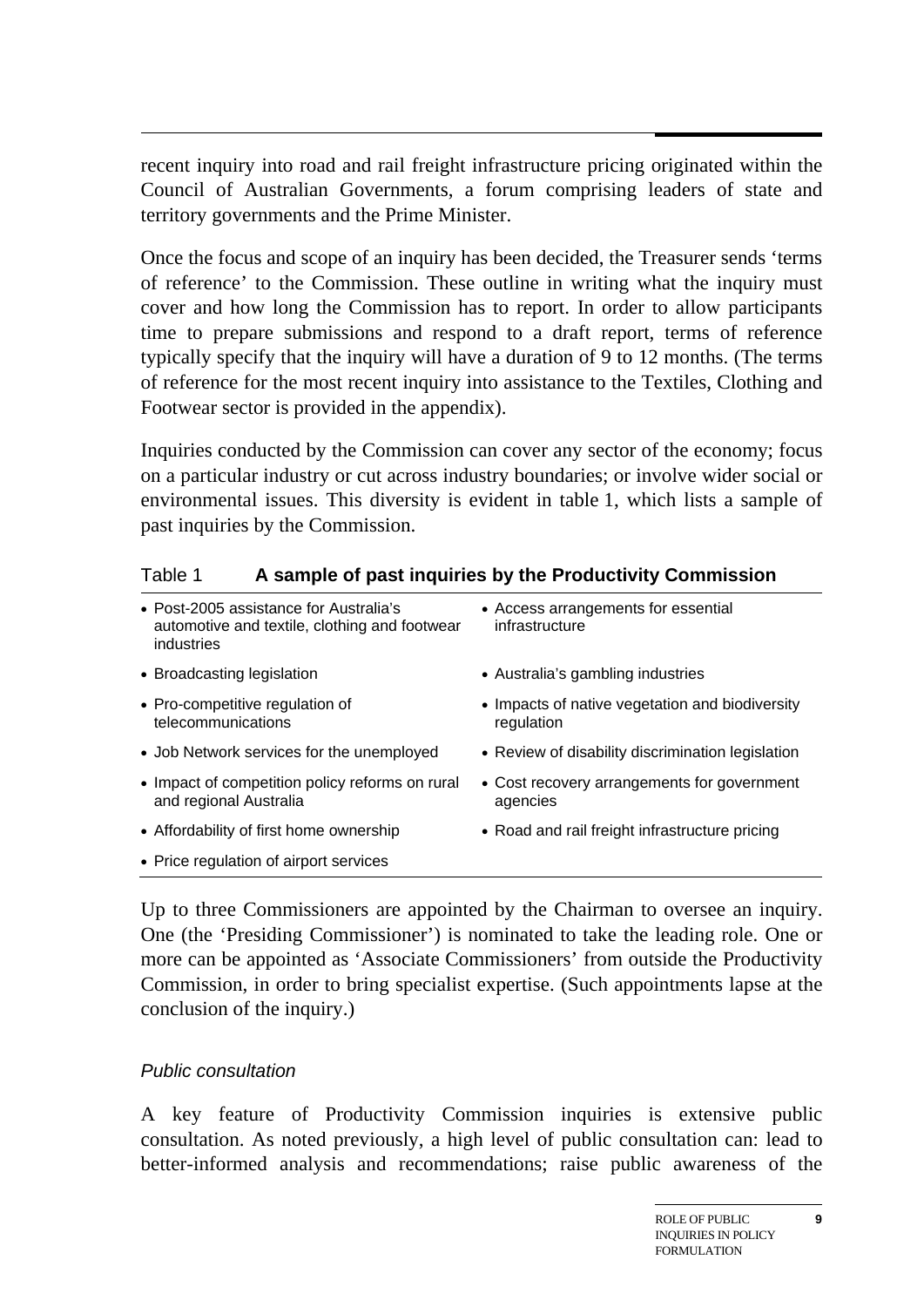relevant issues and potential benefits of reform; and provide governments with an opportunity to gauge at arms length the likely reactions of the community to different policy approaches.

A wide variety of industry and community groups typically participate in the Commission's inquiries. For example, our inquiry into road and rail freight infrastructure pricing (PC 2006d) involved 124 submissions, 3 roundtable meetings involving over 50 people in total, 15 participants in public hearings, and 67 visits to interested parties; and our inquiry into policies around waste generation (PC 2006c) involved 273 submissions, 93 participants in public hearings, and 37 visits to interested parties.

The various consultation processes used by the Commission are outlined below.

## *Informing 'stakeholders' about the inquiry*

Shortly after receiving terms of reference, the Commission sends a circular to organisations and individuals who may have an interest in the inquiry. This can include government agencies, industry associations, individual businesses, unions, community groups, and academics. The circular informs parties that the inquiry has commenced and invites them to register their interest. Advertisements are also placed in newspapers across the country inviting people to register with the inquiry. Those who register an interest are placed on a mailing list and receive updates on the inquiry as it progresses. An inquiry page is also established on the Commission's website (www.pc.gov.au) as soon as possible, to publicise the inquiry, encourage participation, and keep the public informed of developments.

## *Conducting industry visits*

The Commission usually conducts a limited initial program of visits to selected participants early in an inquiry, including to government agencies, to gauge what are likely to be the key issues needing consideration, prior to preparing an Issues Paper (see below). Meetings with a wider range of parties will usually occur as an inquiry progresses.

In the Commission's experience, visits to interested parties and the relatively informal discussions they entail, can be just as valuable as formal submissions and public hearings. They provide early, and usually more frank, signals about what is important to those concerned. They can also allow such views to be quickly tested with other interested parties. In addition, they often give leads about information sources or useful contacts that might otherwise not have been discovered. It is important though that meetings of this kind do not substitute for public submissions,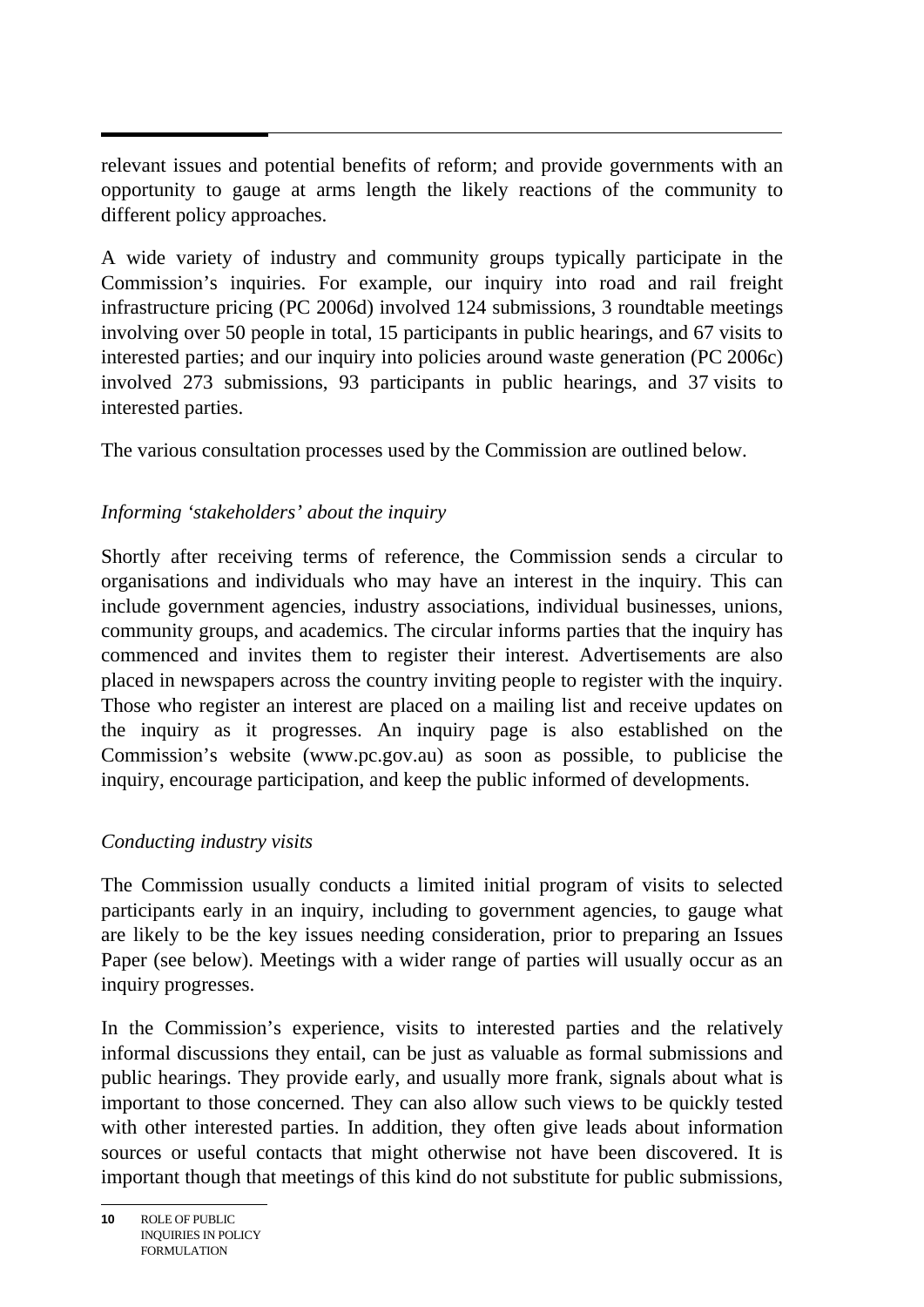which give everyone the opportunity to see what others were saying and to respond if necessary. The transparency of public submissions also reduces any concerns that there are 'hidden agendas'.

#### *Issues paper and submissions*

A key step in the early stage of an inquiry is the drafting and release of an 'issues paper'. This is used to focus public attention on the issues the Commission considers relevant, and to guide submissions. The issues paper is distributed to those who register an interest and is placed on the Commission's website.

A submission can range from a short letter outlining views on a particular topic to a substantial document covering a range of issues. A typical inquiry will receive 100- 200 submissions. These are all made available for others to read — including by placing them on the inquiry website — except, in rare circumstances, for material deemed deserving of confidentiality (to protect privacy or commercial interests).

#### *Public hearings and other forums*

The Commission also facilitates potentially wide public input to its inquiries by holding public hearings. These are held in various locations across the country, depending on the topic and level of public interest.

At a public hearing, participants must indicate that they will be truthful in their remarks (as in a court). They are invited to make comments and answer questions about their submissions. The discussion is recorded and transcribed into a written document available to the public, including on the inquiry website.

In some cases, the Commission may use other consultative forums, such as workshops or roundtables. These are less formal than a hearing and provide an opportunity for different groups to debate an issue, rather than submit comments separately to the Commission. However, in most cases, the terms of reference for an inquiry require public hearings to be held.

#### *Public comment on draft analysis and recommendations*

The testing of preliminary thinking through a draft report is fundamental to the Productivity Commission's processes. It maximises the opportunity to detect error (factual, analytical or judgemental) and it provides a 'no surprises' environment which can enhance a final report's acceptability and enable government to discern the political implications of implementing it.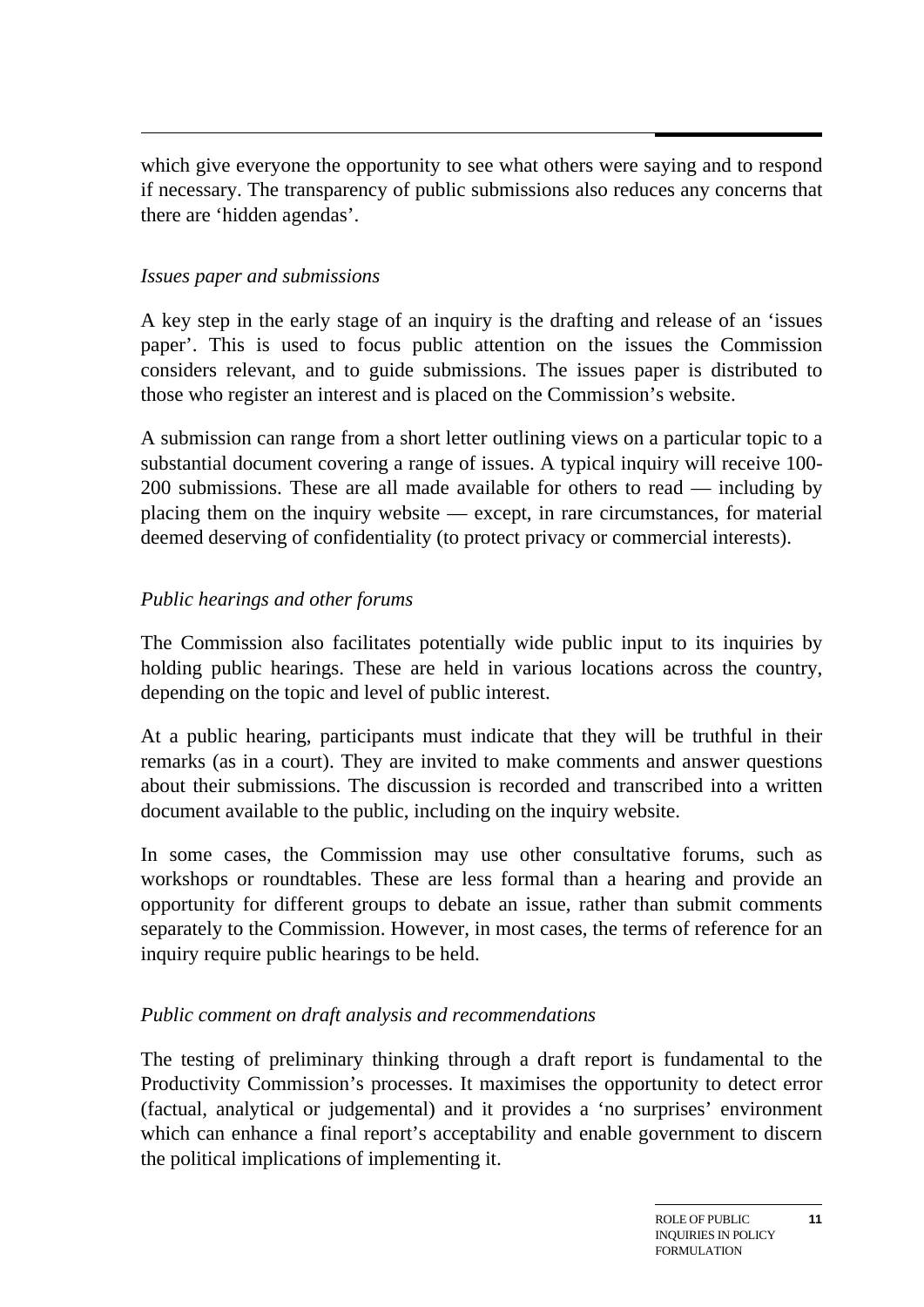An inquiry report typically outlines background facts and trends, the analytical framework used and key issues, as well as setting out policy options and providing recommendations. The Commission may make recommendations on any matters it considers relevant to the inquiry, but it must take into account the policy guidelines in its legislation.

The Commissioners assigned to the inquiry guide the structure and content of the report, with staff conducting the detailed analysis and undertaking much of the initial drafting. When the Commissioners are satisfied with the draft, it is discussed at a meeting of the Productivity Commission as a whole — comprising the Chairman and all Commissioners — and the draft is refined in light of their discussion.

The Commission then publishes the draft report and encourages public scrutiny and comment. Copies are sent to parties who made submissions and to others who request a copy. The report is also placed on the inquiry website, and a media release is issued to publicise the report. Media coverage often follows, including interviews with Commissioners.

The Commission invites the public to comment on its draft reports through further submissions and a second round of hearings. This feedback is also made public.

The Government usually refrains from commenting publicly on the Commission's findings at the draft report stage. This gives it an opportunity to gauge the reactions of the community to different policy approaches. It also reinforces the benefit of the Commission taking account of public comments on its preliminary thinking before finalising its recommendations to the government.

Draft reports are revised and developed in light of comments received in submissions and hearings, with the results discussed at a meeting of the full Commission. A final inquiry report is then produced and sent to the Australian Government through the Treasurer. The Commission may again brief government officials on the report, particularly on changes from the draft version.

#### *Government response*

Final inquiry reports must be tabled in Parliament within 25 sitting days of the Treasurer receiving the report. At this point the report becomes public. The Commission sends copies of the report to inquiry participants and places it on its website for public access.

The Treasurer may announce the Government's decisions on each of an inquiry's recommendations when tabling the report, or defer this for further consideration. In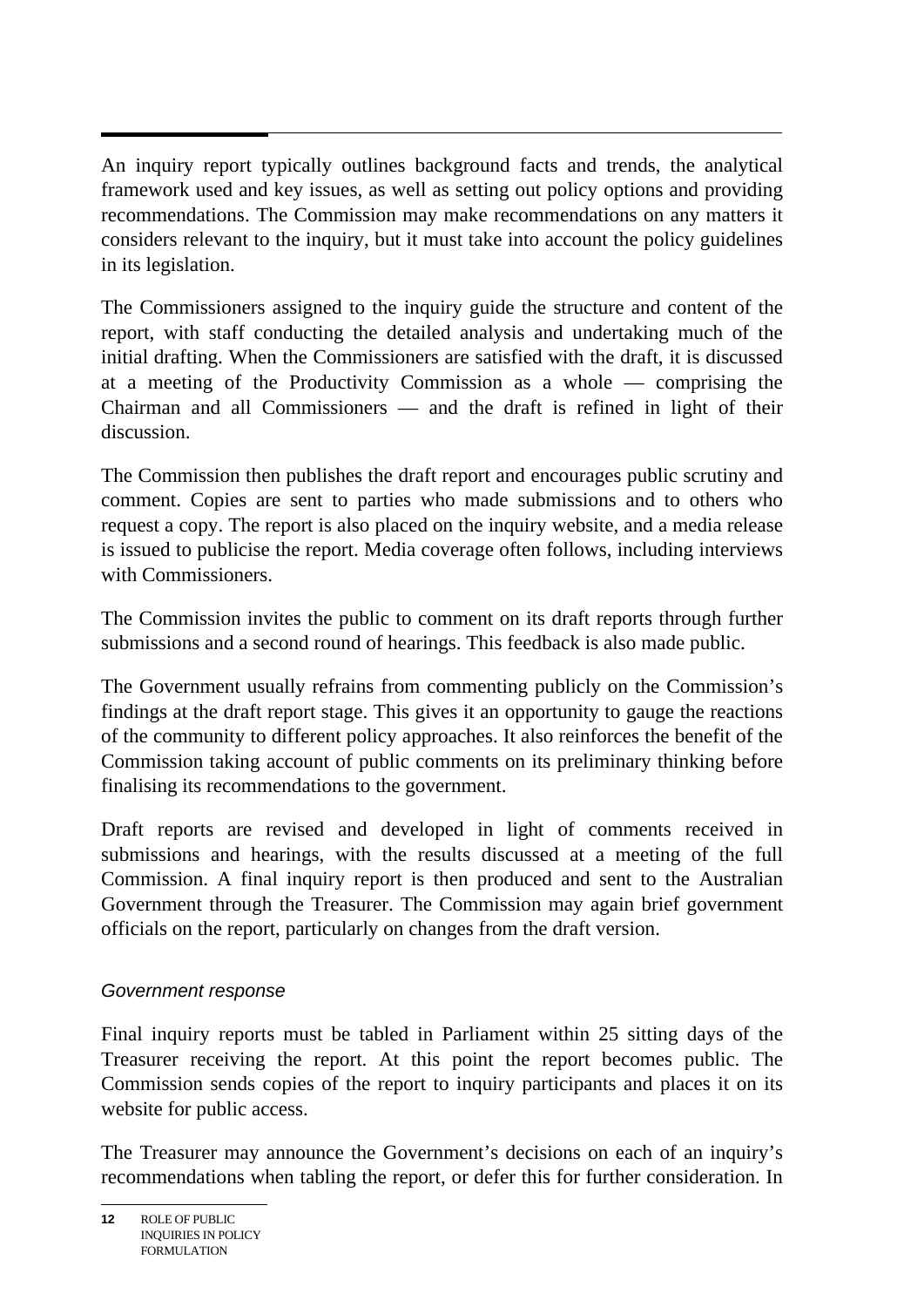any case, it is up to the Australian Government to decide whether or not to accept and implement the Commission's recommendations. This decision is typically preceded by consultations with relevant departments and Ministers in the Australian Government and, where relevant, State and Territory Governments. The Commission does not normally comment publicly on the final report and government response, consistent with its advisory role and its independence from the policy-making process.

## **Common questions about the Commission's role and activities**

The Productivity Commission has no exact equivalent in other countries and therefore a number of practical questions about its role and operations often arise in discussions with foreign delegations. Some of the more common ones are addressed below.

#### *How does the Commission maintain its independence?*

As noted previously, the Productivity Commission operates under the powers, protection and guidance of its own legislation. The Commission's independence is formally exercised through the Chairman and Commissioners, who are appointed for fixed terms by the Governor-General (effectively Australia's head of state), and can only be dismissed in prescribed circumstances.

In more practical terms, it has adequate budgetary funding — received as a block amount annually — to discharge its functions as it sees fit, including having control over its own staffing and use of any consultants. (The Commission does not receive funds for specific projects from private sources, which could be seen as compromising its ability to be objective.)

However, the Commission's independence is not unfettered. The Australian Government determines the policy questions on which the Commission provides advice and prepares the terms of reference for its inquiries. Thus, the Government can ensure that the Commission's formal advice does not stray into certain aspects of a policy issue that it believes should not be addressed. For example, the terms of reference for the Commission's inquiry on telecommunications competition regulation explicitly excluded consideration of the structural separation of the dominant service provider. And an inquiry into the private health insurance industry and its regulation excluded consideration of reforms to the wider health system.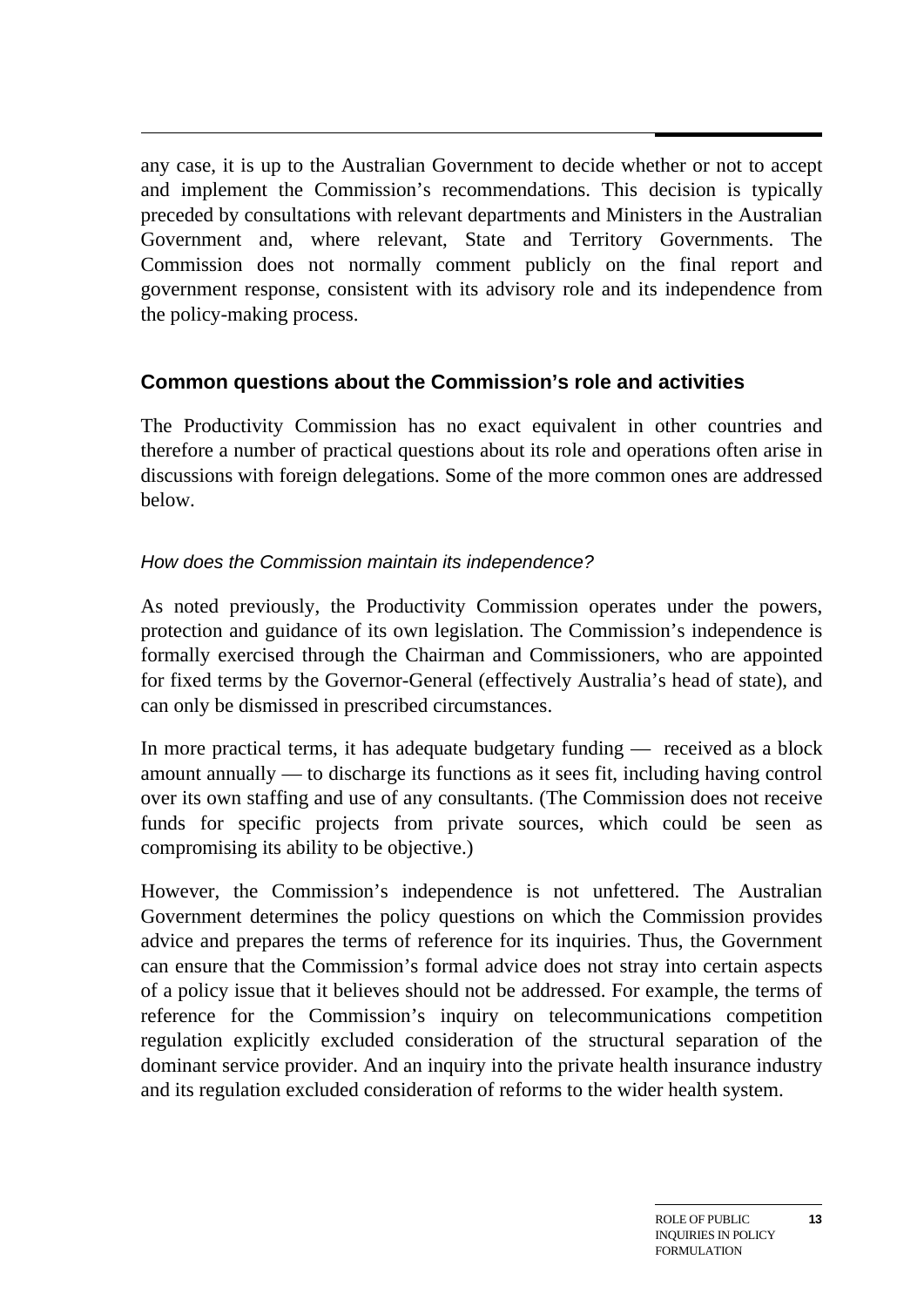#### *Does the Commission's independence cause difficulties for government?*

A potential risk for government in sending references to the Commission, especially on issues where the political stakes are high, is that it may not always like the answer. To be true to its charter, the Commission needs to look at issues on their merits, against economywide tests, without being influenced by the politics. It should of course provide relevant and practical options for governments to consider, but needs to be clear about the basis for its preferences. This inevitably means that the Commission's advice will not always be accepted, or at least not immediately. Political commitment to the Commission's role and functions therefore requires a degree of forbearance by government in the face of advice that may sometimes be contrary to its wishes.

The Commission also needs to exercise its independence responsibly, if it wishes to be respected and influential over time. For example, as noted, the Commission does not comment publicly on government responses to its reports. And its self-initiated ('supporting') research is developed following consultation with government, among other stakeholders, and avoids 'sensitive' projects which the government might justifiably consider should only be undertaken with its formal agreement (as an inquiry).

In many respects, the Commission's independence has been of benefit to the Government, as it can use the Commission's work authoritatively to support its case for policy changes or reforms. There are numerous examples of the Commission's findings being actively used by governments in this way, but some of the more recent include the Commission's reports on the Economic Implications of Population Ageing (2005), Australia's future Health Workforce (2005) and the benefits from the National Reform Agenda under the Council of Australian Governments (2006).

## *How influential are Productivity Commission inquiries and reports?*

It is hard to be conclusive about the impact of the Commission's work on policy making and reform in Australia. After all, governments are not obliged to follow the Commission's advice, since it is only an advisor. There are also many other sources of advice to government, and there can be lags between when the Commission reports and the ultimate policy decision is made. This makes the attribution of reform to earlier advice difficult. And of course, views by different parties on the performance of the Commission can be conditioned by how those interests have been affected by its advice and analysis.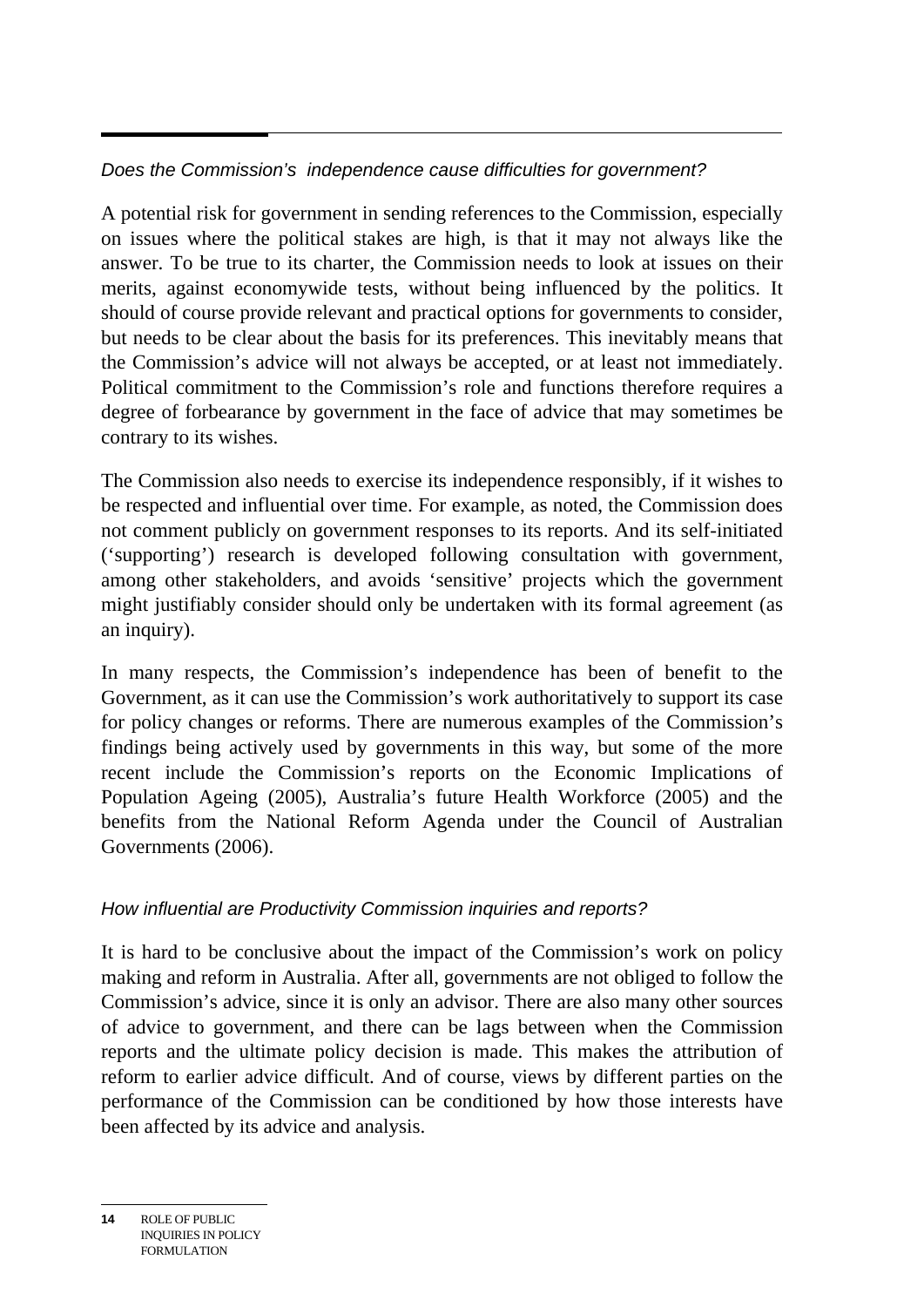$\overline{a}$ One simple indicator of the Commission's usefulness to government is the extent of acceptance of its findings and recommendations. A review of the Commission's inquiry experience since its inception in 1998 shows that governments typically adopt a substantial majority of recommendations and generally endorse its other findings (PC 2006a). Further, the nature and extent of subsequent references to Commission inquiry reports suggests that those reports materially contribute to policy debates in Federal, State and Territory Parliaments, as well as more generally within the media and general community.

Even when the Commission's recommendations are not adopted, government policy-making is often better served by the information gathering, public participation and scrutiny of different proposals and ideas that the inquiry process stimulates. Sometimes proposals that were not accepted initially have been implemented after an interval. This may be triggered by a change in government or in the economic climate, or just greater public acceptance of new ideas with the passage of time.

Accordingly, it would be misreading the Commission's role to interpret rejection of its advice in particular cases as indicating that the institution added no value to the policy-making process. A government must make policy decisions based on a range of considerations, including its judgment about what will be acceptable to the public and about the appropriateness of the timing. The Commission's advice is but one input among many to the eventual outcome. Because it is independent and directed at the long-term public interest, it nevertheless plays a significant role in helping governments understand the tradeoffs in different policy choices. (A recent example is the Commission's 2000 report on the regulation of broadcasting in Australia, which set out a coherent reform framework to maximise the sector's contribution to the community and economy into the future. While not all recommendations were implemented, the ensuing debate drew heavily on the Commission's report.)

Perhaps the strongest vindication of the Commission's role is that successive governments from both major political parties in Australia have renewed and expanded the institution's mandate over the last three decades, including very recently in the area of regulatory monitoring and review.

Further support for the Commission is found in the preparedness of the different levels of government in Australia, through the Council of Australian Governments, to request that the Commission be sent references on cross-jurisdictional policy issues, such as Australia's health workforce, road and rail freight infrastructure pricing and, most recently, benchmarking the performance of regulatory regimes across Australia.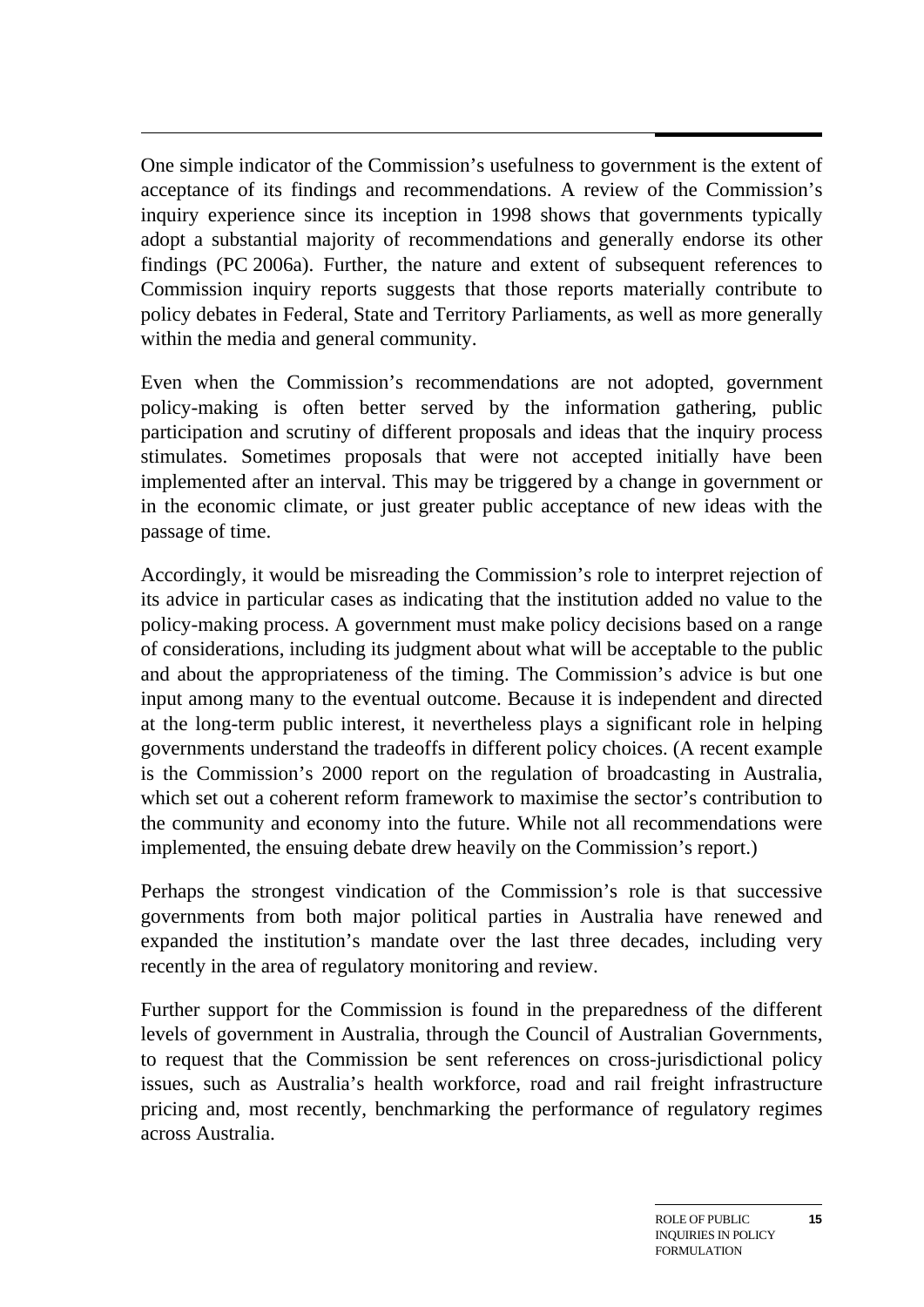#### *What is the Commission's relationship to other bodies?*

Given the importance of its independent status, the Commission conducts its public inquiries on its own account; never in conjunction with any other organisation. However, it develops strong consultative relationships with relevant bodies in the course of its inquiries, and when conducting its self-initiated research.

Within government, the Commission interacts regularly with the Australian Treasury over its work program. It also provides periodic briefings on its activities to state and territory governments across Australia. In one strand of its work it acts as an independent Secretariat for an annual review of government services (measuring their efficiency, effectiveness and equity) conducted under the auspices of the Council of Australian Governments.

The Commission maintains informal contacts with international agencies such as the OECD, WTO and World Bank, and some of its staff have been employed by these bodies. Nationally, there are also close informal links with a number of academic research bodies (such as the Melbourne Institute of Applied Economics and Social Research) and occasional partnerships are entered into on particular research topics (outside the formal inquiry stream), such as with non-government organisations involved in the care of the elderly.

## *What is the skill mix of the Commission's inquiry staff?*

The Commission's primary function is to analyse issues from an economic perspective, so most of its inquiry staff have university training in economics. Many are probably also best described as 'generalists' who have the ability to apply economic concepts to a wide range of policy issues. We do, however, also have a number of staff with specialist expertise in particular areas, such as economic modelling. Many staff also have qualifications in other disciplines, such as law or science.

The Commission also has access to expertise in disciplines other than economics through staff secondments and the use of part-time Associate Commissioners for specific projects. For example, the Associate Commissioner appointed to our gambling industry inquiry  $(PC 1999)$  — Robert Fitzgerald — had extensive experience as a lawyer and in social policy, which was important to consider the social impacts of gambling. And the Associate Commissioner currently attached to the Commission's review of regulatory burdens on the primary sector — Dr Matthew Butlin — was formerly a senior executive in the mining sector.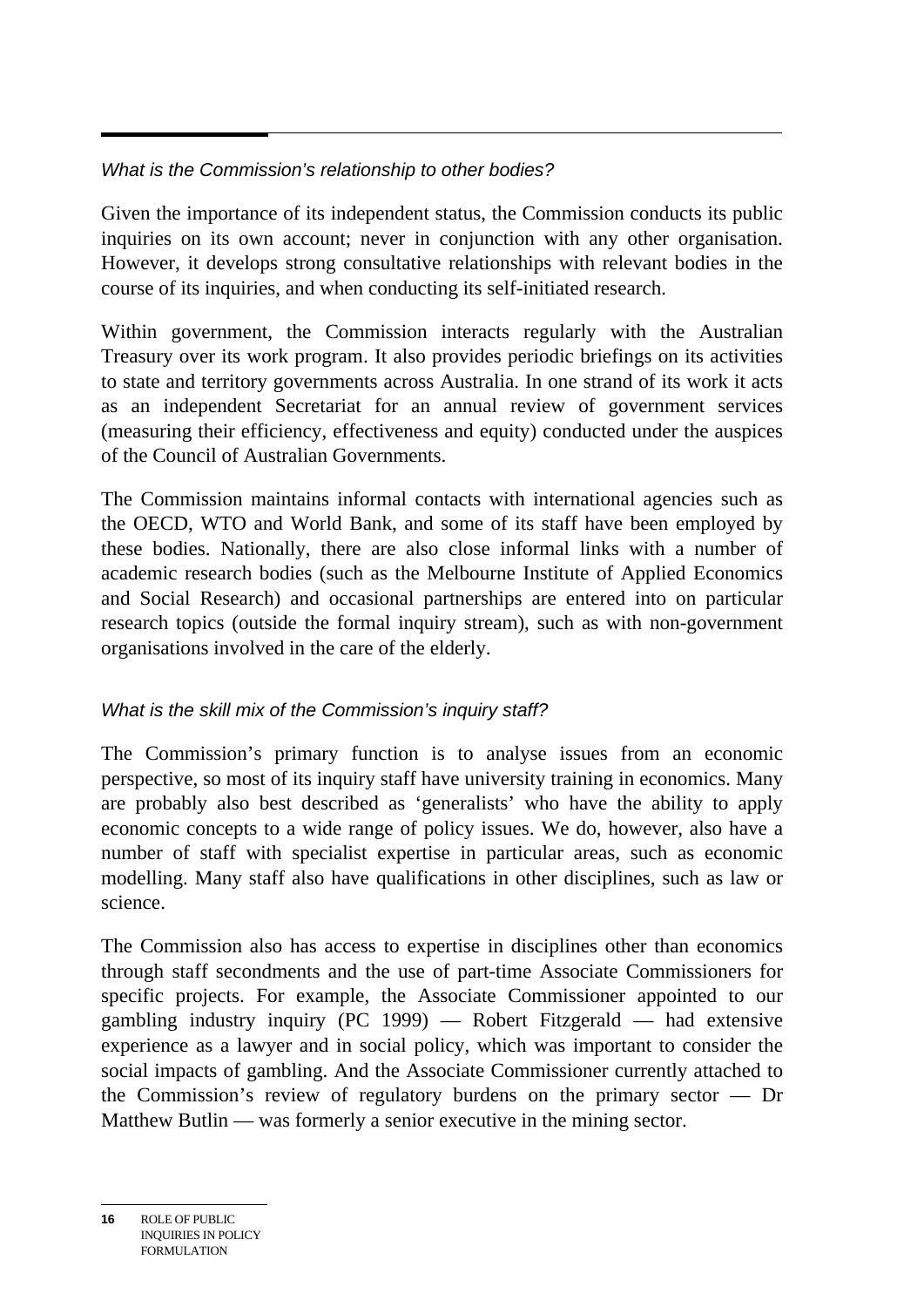## *What sort of analysis is undertaken by the Commission?*

The Commission's contribution to policy development is primarily one of bringing economic analysis to bear on policy issues, whether they be economic, social or environmental in nature. Our work deals with concrete policy problems and issues, and we are expected to provide practical recommendations. That means we are primarily engaged in applied economic analysis, rather than theoretical work.

The analytical approaches we use are based on the neoclassical framework. But the Commission also keeps up with the latest developments in economic thinking. This occurs naturally through ongoing research, and inflows of newly trained staff. In addition, the Commission occasionally conducts forums on significant emerging strands of analysis (such as a conference on New Growth Theory in the 1990s, attended by Prof. Paul Romer, and a recent roundtable on Behaviour Economics, attended by Prof. Bruno Frey from the University of Zurich and Prof. Eldar Shafir from Princeton University.)

Economic modelling is an important tool for the Commission — helping to understand the often complex ramifications of policy changes across the economy, including the distributional effects. The development and maintenance of economic models, including general equilibrium models, is thus an important research function in its own right. This sort of analysis was pioneered by the Commission's predecessor, the Industries Assistance Commission, in the 1970s. Today we retain an 'in-house' GE modelling capacity, but also draw on and contract work from universities (especially Monash University's Centre for Policy Studies).

The Commission has close relations with the Australian Bureau of Statistics, which is the primary source of much of the data it uses. Where readily available data is inadequate, the Commission will sometimes undertake its own surveys. A recent example is a major national survey of gambling behaviours. In another example, businesses will soon be surveyed about compliance costs of government regulation in different jurisdictions.

## **Summing up**

Public inquiries can have considerable benefits for developing advice on policy matters of medium and longer-term national significance. In Australia, the institutional characteristics of the Productivity Commission — independence, transparency and a communitywide perspective — have been important factors in making public inquiries a useful part of the policy-making process.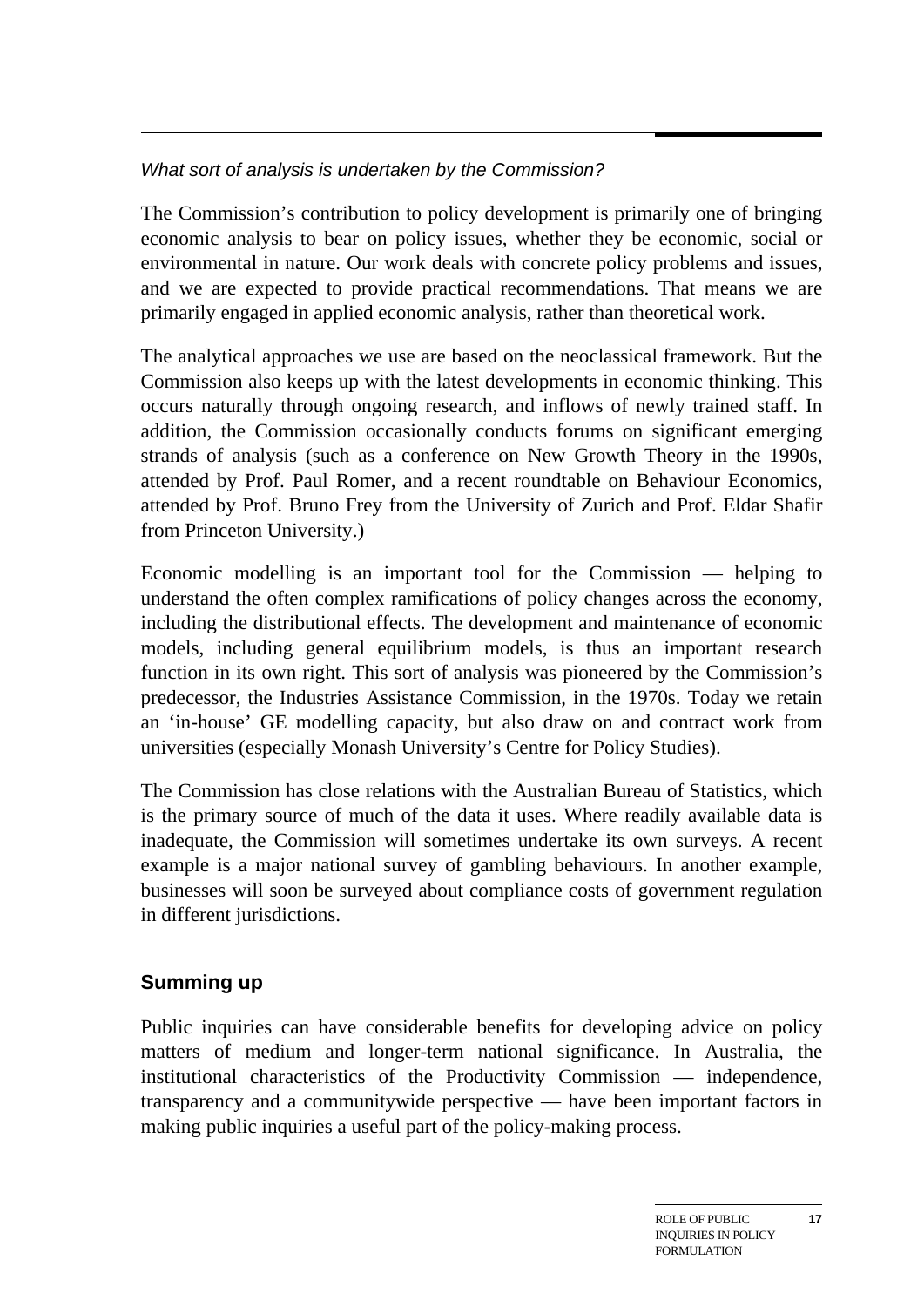As a result of the system of open inquiries, evidence-based analysis and public reports, Australia's policy makers and community have been better informed about the future consequences of policy initiatives under consideration. This has helped make it possible for Australian governments to progress a variety of significant policy reforms, despite vocal opposition from some quarters.

While Australia's experience demonstrates that institutionalised transparency can help governments undertake beneficial reform and make better policies, its transformative influence within government and the wider community is a gradual process. It took Australia four decades to get tariffs down and more than a decade to start overcoming the sources of underperformance in economic infrastructure services. And neither reform program is yet complete.

That said, reforms once made in Australia have tended to be long lasting, having stronger foundations of support and acceptance within the community precisely because the basis for reform was transparent. In particular, the programs of tariff liberalisation and other pro-competitive reforms have generally been maintained by successor governments to those which first introduced them, to the benefit of the Australian community.

**<sup>18</sup>** ROLE OF PUBLIC INQUIRIES IN POLICY FORMULATION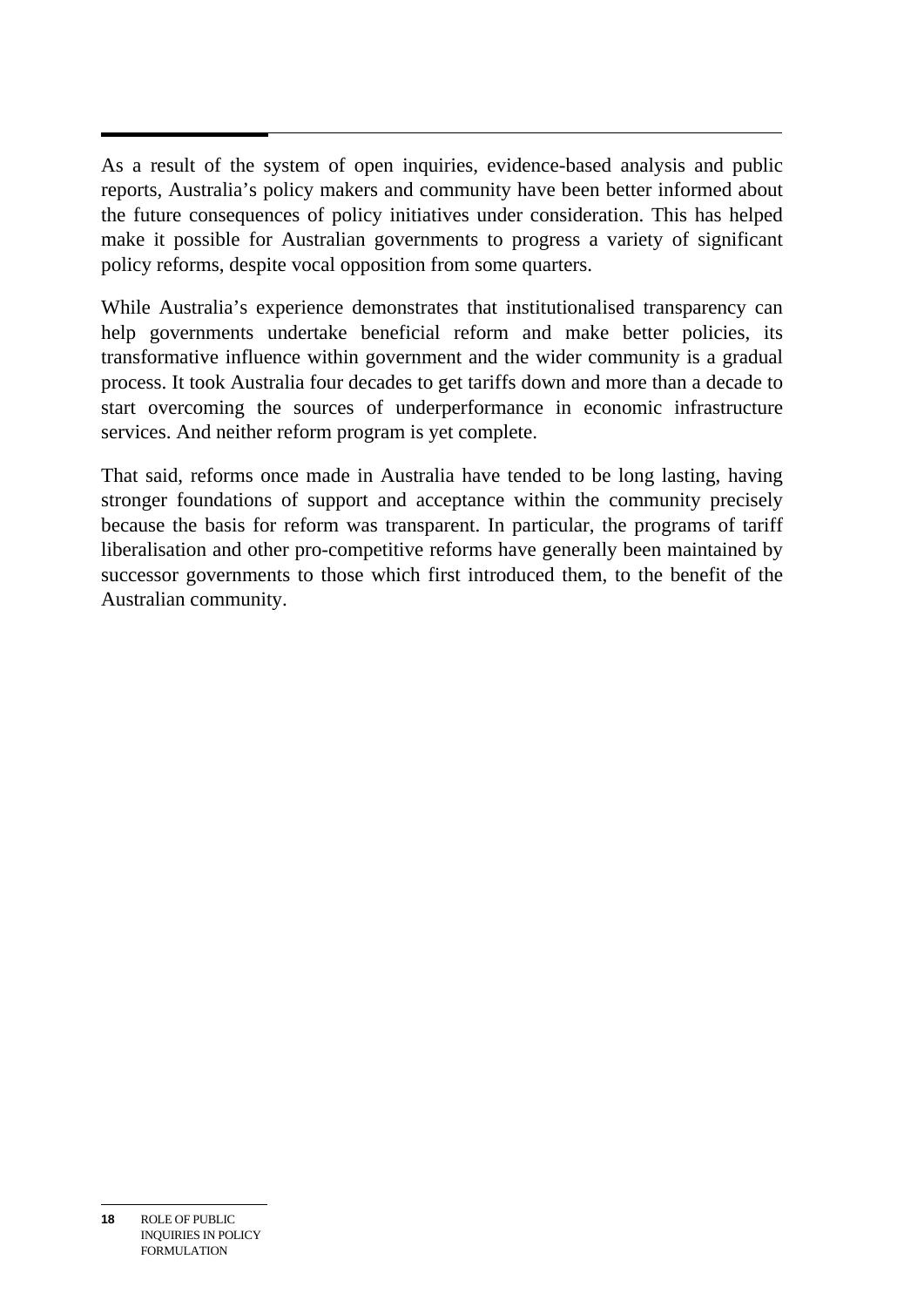#### **Appendix Sample terms of reference**

## **POST-2005 ASSISTANCE ARRANGEMENTS FOR THE TEXTILES, CLOTHING AND FOOTWEAR INDUSTRIES**

I, PETER COSTELLO, Treasurer, pursuant to Parts 2 and 3 of the *Productivity Commission Act 1998*, refer post 2005 assistance arrangements for the textile, clothing and footwear industries to the Productivity Commission for inquiry and the provision of an information report. The Commission is to report its findings by 31 July 2003 and is to hold hearings for the purpose of the inquiry.

#### **Background**

#### Current TCF Assistance Arrangements

The Government's current assistance arrangements for the textile, clothing and footwear (TCF) industries comprise:

- the Textile, Clothing and Footwear (Strategic Investment Program) Scheme  $(SIP)$ ;
- a commitment to hold tariffs for TCF products at 2001 levels until 2005:

– at that time tariffs are legislated to reduce from 25 percent to 17.5 percent for clothing & finished textiles; from 15 percent to 10 percent for cotton sheeting and fabrics, carpet, and footwear; and from 10 percent to 7.5 percent for sleeping bags, table linen and footwear parts

• the Expanded Overseas Assembly Provisions Scheme, specific TCF policy bylaws and market access initiatives.

Other policies that have the potential to impact on the industries include:

- Australia's commitment to free and open trade and investment with APEC members by 2010, its WTO obligations in respect to subsidies and our broader trade liberalisation objectives;
- bilateral trade negotiations and possible Free Trade Agreements;
- the Government's industry and innovation support programs; and
- the market access policies and support programs of other economies towards their domestic TCF industries.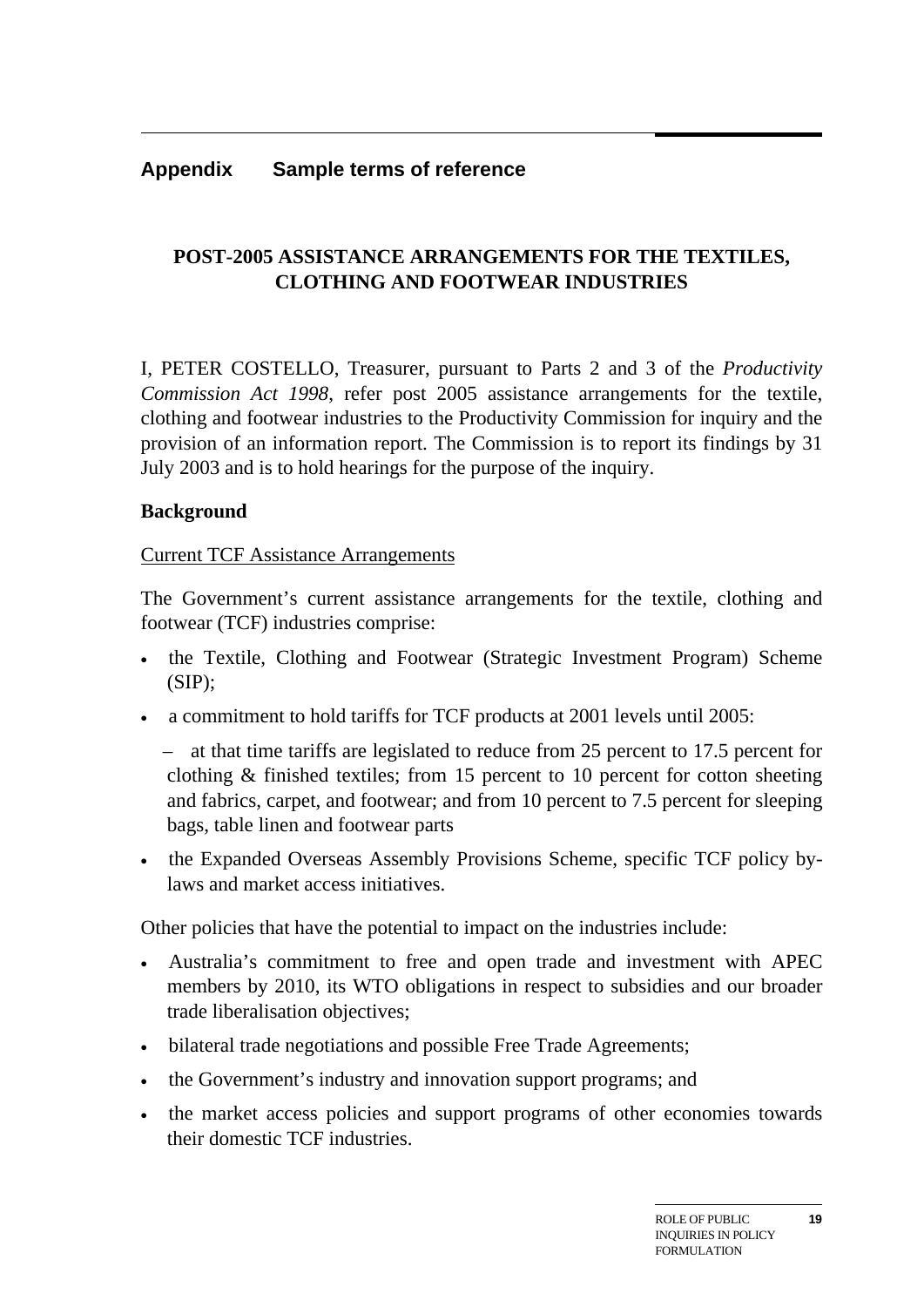#### $\overline{a}$ Scope of industry and current performance

TCF manufacturing covers all stages of production of textile, clothing, footwear and leather products, from processing of raw materials such as cotton, wool, leather and synthetics, to the production of final goods. Linkages extend upstream to the supply of natural fibres and downstream to service areas including design, pattern making, retailing and major consumers such as furniture manufacture, engineering and health.

Substantial budget support has been provided to the TCF industries over many years to assist firms in undertaking structural change. The TCF (SIP) Scheme currently provides funding of \$678 million over 5 years to 2005 to encourage increased investment and innovation with the objective of achieving international competitiveness. The effective rate of assistance for the TCF sector declined from 85.5 percent in 1989/90 to 25.6 percent in 1999/2000. The effective rate for manufacturing as a whole declined from 16.3 percent to 5 percent over the same period.

The TCF industries directly employ 64,000 people, representing 7 percent of the manufacturing workforce and account for around 4 percent of manufacturing turnover. Exports excluding wool scouring, leather tanning and dressing currently stand at \$1.1 billion, with New Zealand as the largest customer. Over the ten years to 1999/2000, turnover in the sector contracted by almost 16 percent and employment declined by 37 percent. Productivity as measured by turnover per employee increased by almost 48 percent.

The pressures for structural change have intensified in recent years due to a range of factors including import competition, technological change and shifts in household expenditure. Firms in the various TCF subsectors have responded by rationalising and modifying their operations through vertical integration, contracting out lower value added activities, and developing higher value and more sophisticated products and applications. Others have sought to maintain their competitiveness with more export activity, increased investment in capital equipment and technology and innovative design. There has also been an increased emphasis on services such as design, logistics and brand management and the establishment of new markets including exporting. Successful firms have emerged with strong brands and technologies. The factors driving this success have included strategic approaches to marketing and investment, managerial skills, innovation and supply chain integration.

**20** ROLE OF PUBLIC INQUIRIES IN POLICY FORMULATION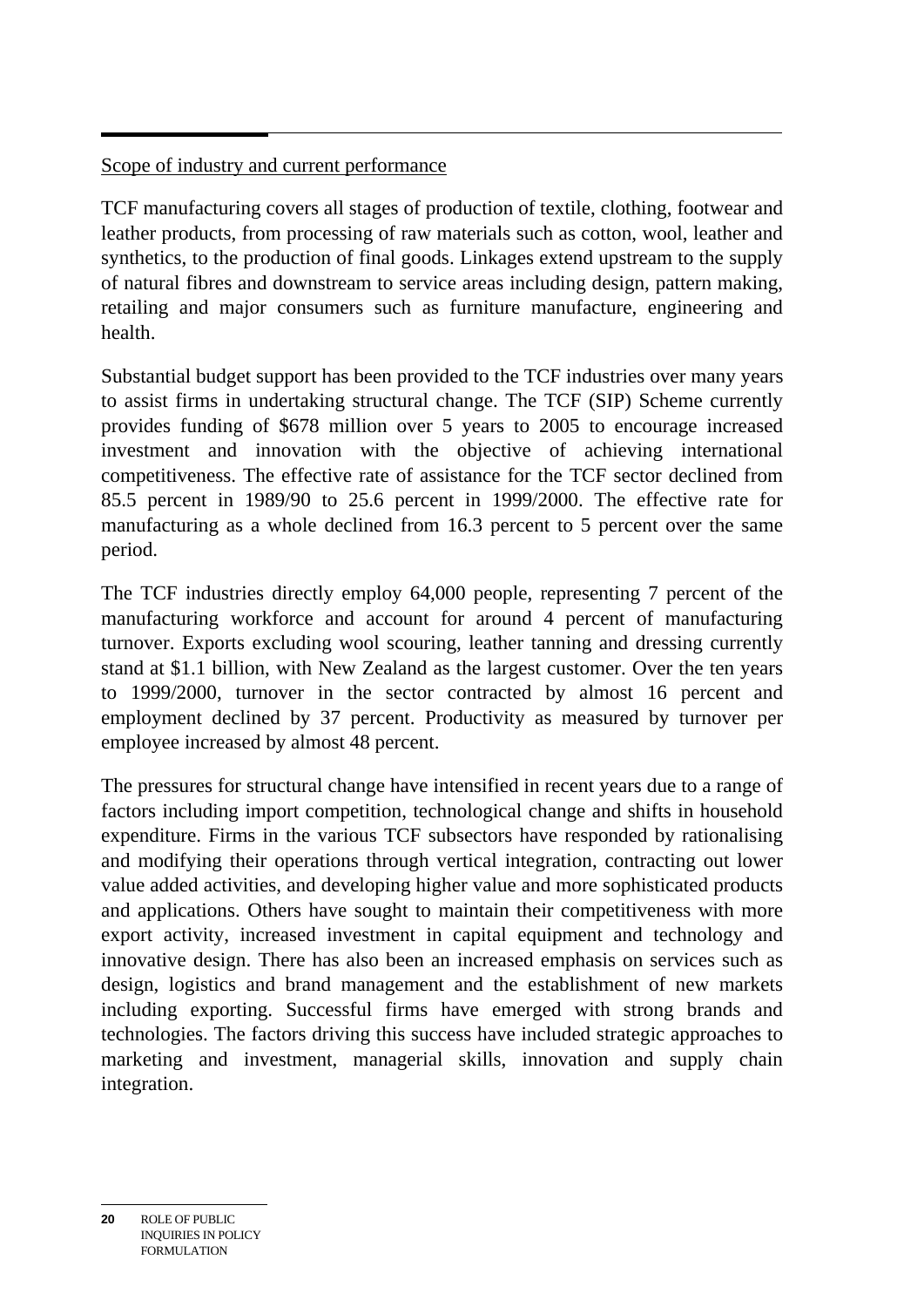#### $\overline{a}$ **Scope of Inquiry**

Drawing on the Background, the Commission should consult with a cross section of the industries and other members of the community. In undertaking the inquiry, the Commission should bear in mind the Government's desire to:

- encourage the sector to adjust into activities where it will be internationally competitive with lower levels of Government assistance; and
- improve the overall performance of the Australian economy.

The inquiry should:

## Evaluate Current Arrangements

• Evaluate the effectiveness, efficiency and appropriateness of current assistance programs in meeting the Government's goal of achieving structural change and a more internationally competitive TCF sector by 2005, including a consideration of outcomes at the sub-sector level.

## Assess long term viability and opportunities

- Identify and analyse major impediments to the long term viability of the TCF sector. These would include factors such as cost structures, and market and firm characteristics such as import competition, corporate structure, existence of critical mass, management and workforce skills, the purchasing strategies of major retailers, the ability of the sector to attract investment, and international trading arrangements including market access issues.
- Identify major opportunities for the sector and its strengths and weaknesses for securing these opportunities.
- Identify policy options, including tariff options, consistent with the Government's international obligations, such as those under WTO and APEC, which would encourage the sector to adjust to a more viable and sustainable competitive position.
- Analyse the short and long term implications of each policy option for the structure, performance and competitiveness of the sector, investment, employment, consumers, resource allocation, flow on effects for other industries, general growth prospects and appropriate role for government. Particular attention should be given to the impact of policy options on those regions where TCF accounts for a high level of regional industry concentration.
- Examine relevant workplace issues including the more effective use of flexible modes of employment, labour mobility in and out of the sector, especially in regional Australia, and the scope for innovative workplace reform including policy options to improve the competitiveness of the sector.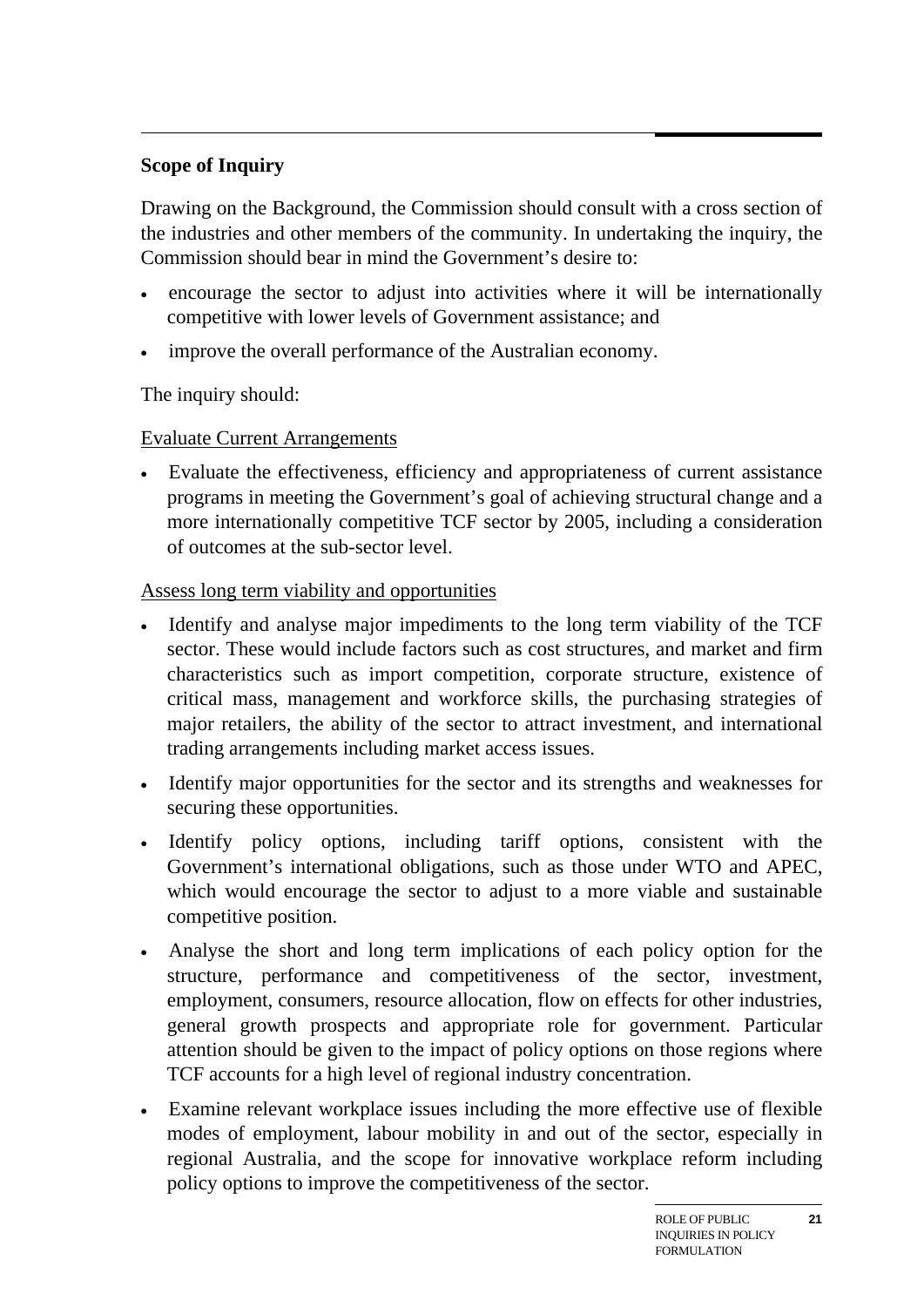• Report on the likely impact on the TCF industries of international trade developments, including, but not limited to, the Doha round of trade negotiations and proposed Free Trade Agreements.

#### Consideration by the Government

The Government will consider the options of the Inquiry and will announce its response as soon as possible after receiving the Inquiry report.

PETER COSTELLO

[Received 19 November 2002]

**<sup>22</sup>** ROLE OF PUBLIC INQUIRIES IN POLICY FORMULATION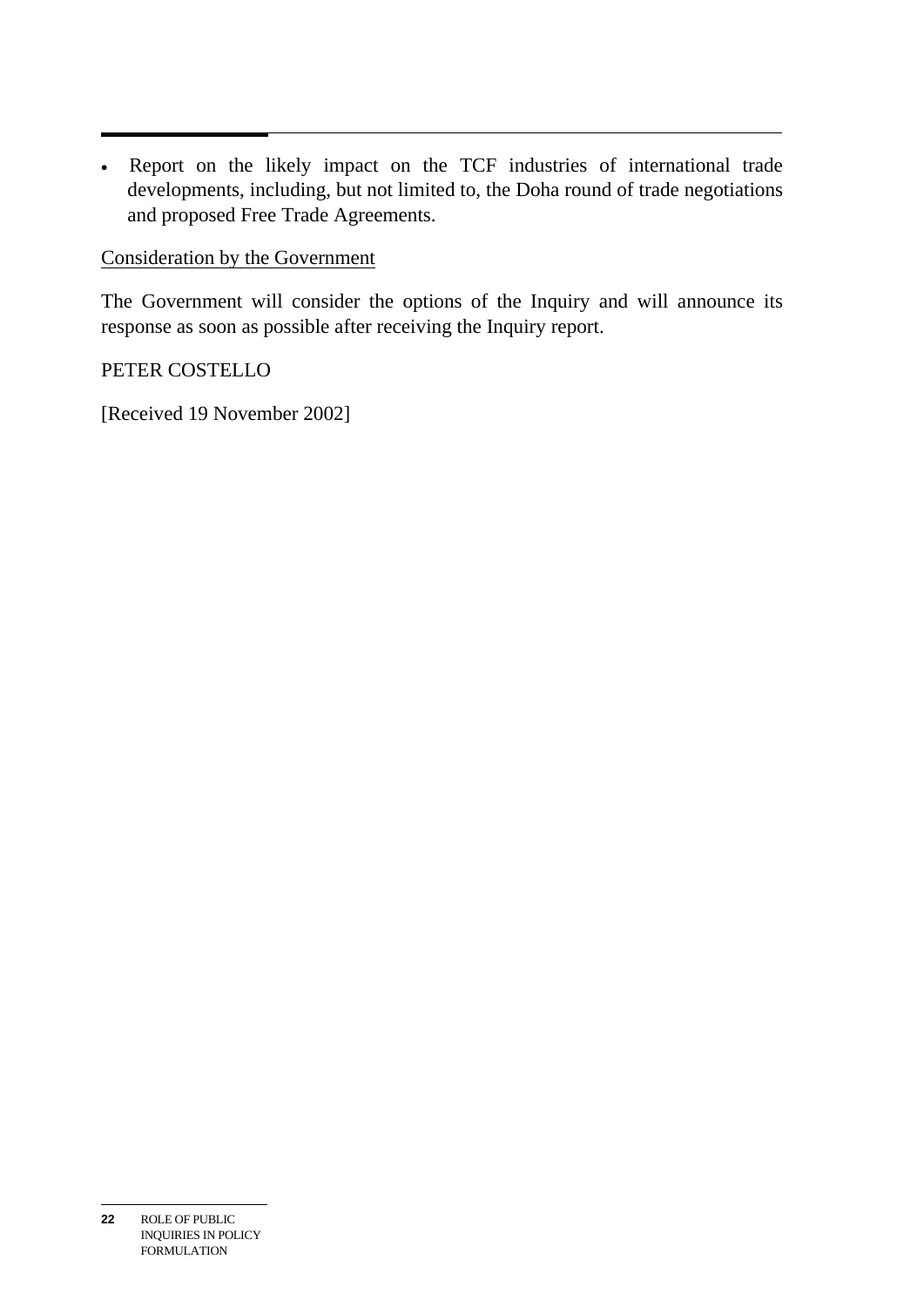#### **References**

- Banks, G. 2005, *Structural Reform Australian-Style: lessons for others?*, Presentation to the IMF, World Bank and OECD, May 2005, Productivity Commission, Canberra.
- —— 2007, 'Great Expectations: Management (and other) Lessons from the Regulation Taskforce', Paper for the L21 Public Sector Leadership Conference. Sydney, 15 May.
- Banks, G. and Carmichael, W. B. 2007, 'Domestic transparency in Australia's economic and trade reforms: the role of 'the Commission', Paper for the Lowy Institute and Tasman Transparency Group Conference, Enhancing Transparency in the Multilateral Trading System, Sydney, 4 July
- Dee, P. 2005, *Quantitative Modelling at the Productivity Commission*, Consultancy Paper, Productivity Commission, Melbourne.
- Miles, C. (Parliamentary Secretary to the Prime Minister) 1996, Second Reading Speech, Productivity Commission Bill 1996, *Parliamentary Debates*, House of Representatives, Vol. 210, 4 December, pp. 7720–4.
- Powell, A. A. and R. H. Snape 1993, 'The Contribution of Applied General Equilibrium Analysis to Policy Reform in Australia', *Journal of Policy Modelling*, Vol. 15, pp. 393–414.
- Prasser, S. 2006, *Royal Commissions and Public Inquiries in Australia*, LexisNexis Butterworths, Australia.
- Productivity Commission 1999, *Australia's Gambling Industries*, Report no. 10, Canberra.
- —— 2003a, *From industry assistance to productivity: 30 years of 'the Commission'*, Productivity Commission, Canberra.
- —— 2003b, *Review of TCF Assistance*, Report no. 26, Canberra.
- —— 2005a, *Economic Implications of an Ageing Australia*, Research Report, Canberra.
- —— 2005b, *Australia's Health Workforce*, Research Report, Canberra.
- —— 2006a, *Potential Benefits of the National Reform Agenda*, Report to the Council of Australian Governments, Canberra.
- *——* 2006b*, Annual Report 2005-06*, Annual Report Series, Productivity Commission, Canberra.
- —— 2006c, *Waste Management*, Report no. 38, Canberra.
- —— 2006d, *Road and Rail Freight Infrastructure Pricing*, Report no. 41, Canberra.